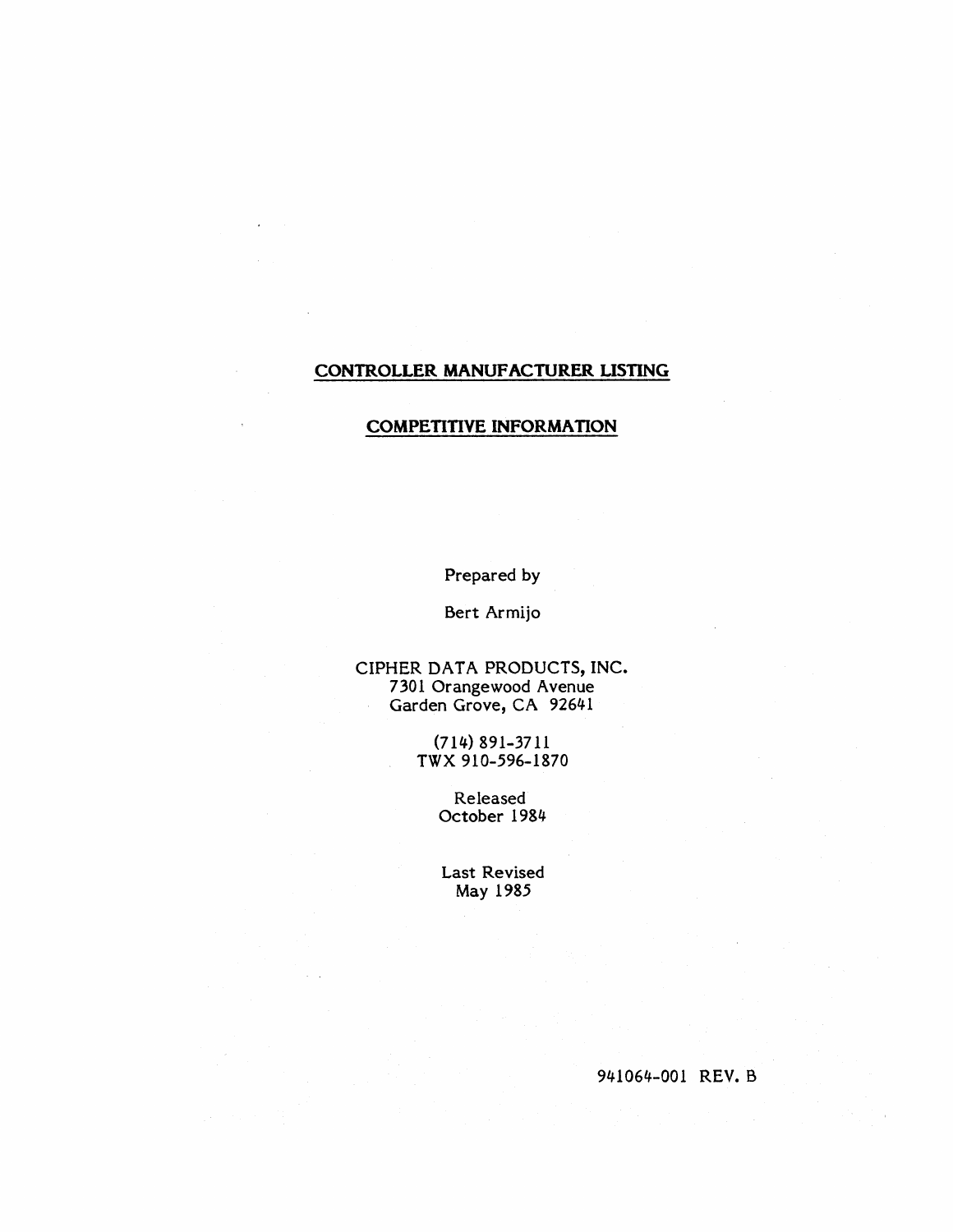# **CONTROLLER MANUFACTURER LISTING COMPETITIVE INFORMATION**

# TABLE OF CONTENTS

Introduction

Disclaimer

Address Listing

Controller Listing

Bus Controller Interface

Competitive Information

Reference Chart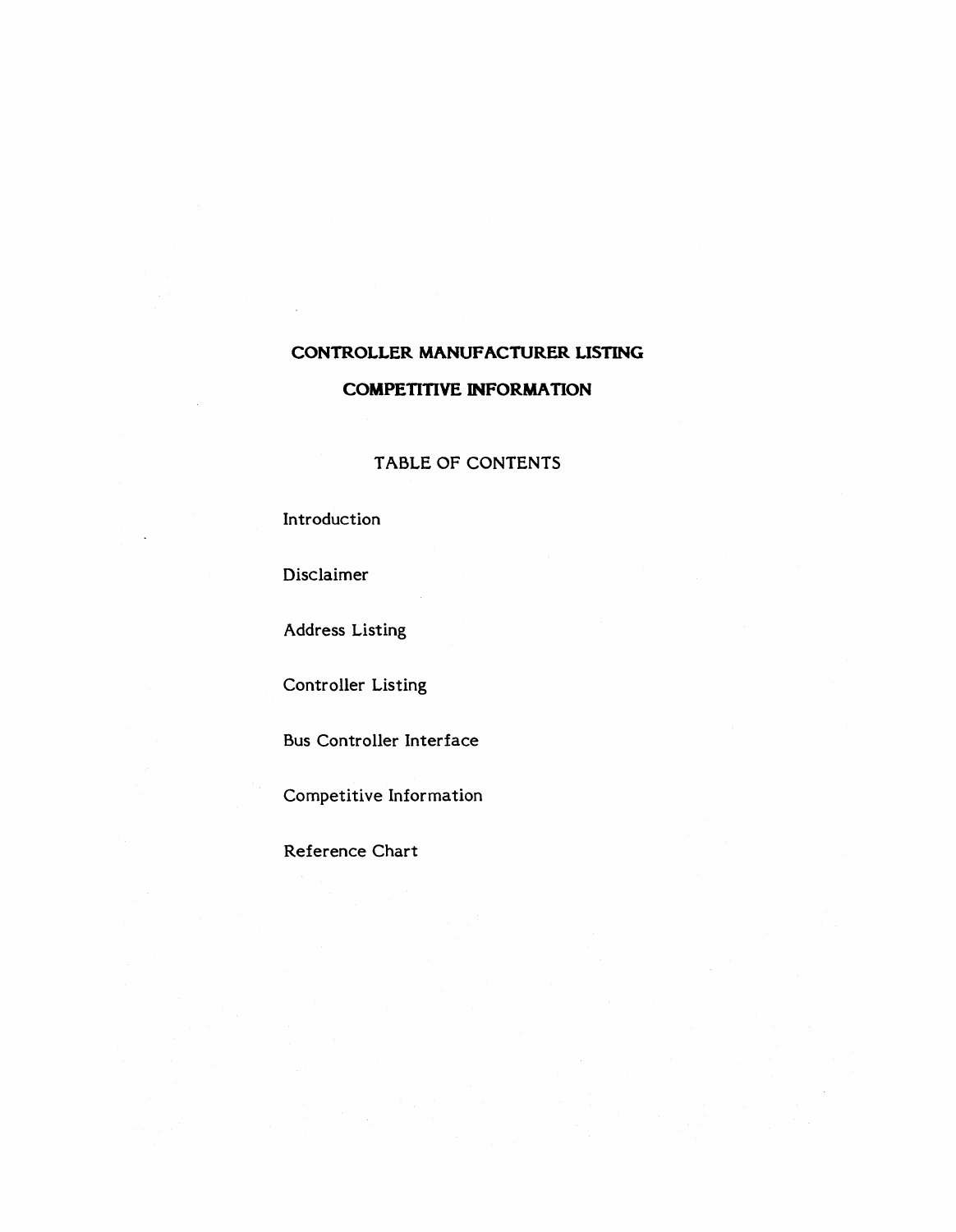#### **INTRODUCTION**

The following is a reference list of Controller Manufacturers who have advertised or announced controllers or adapters for cartridge tape products. It should aid potential tape users in selecting interface equipment which suits their needs. Indications are made in the listing where specific design or testing has been done with Cipher Products.

Cipher Data Products, Inc. makes no representations or warranties with respect to the Inclusion in this document is not to be considered a recommendation or endorsement of the companies or the products listed. Cipher Data Products, Inc. reserves the right to revise this publication and to make changes in its contents without obligation of Cipher Data Products, Inc. to notify any person of such changes or revisions.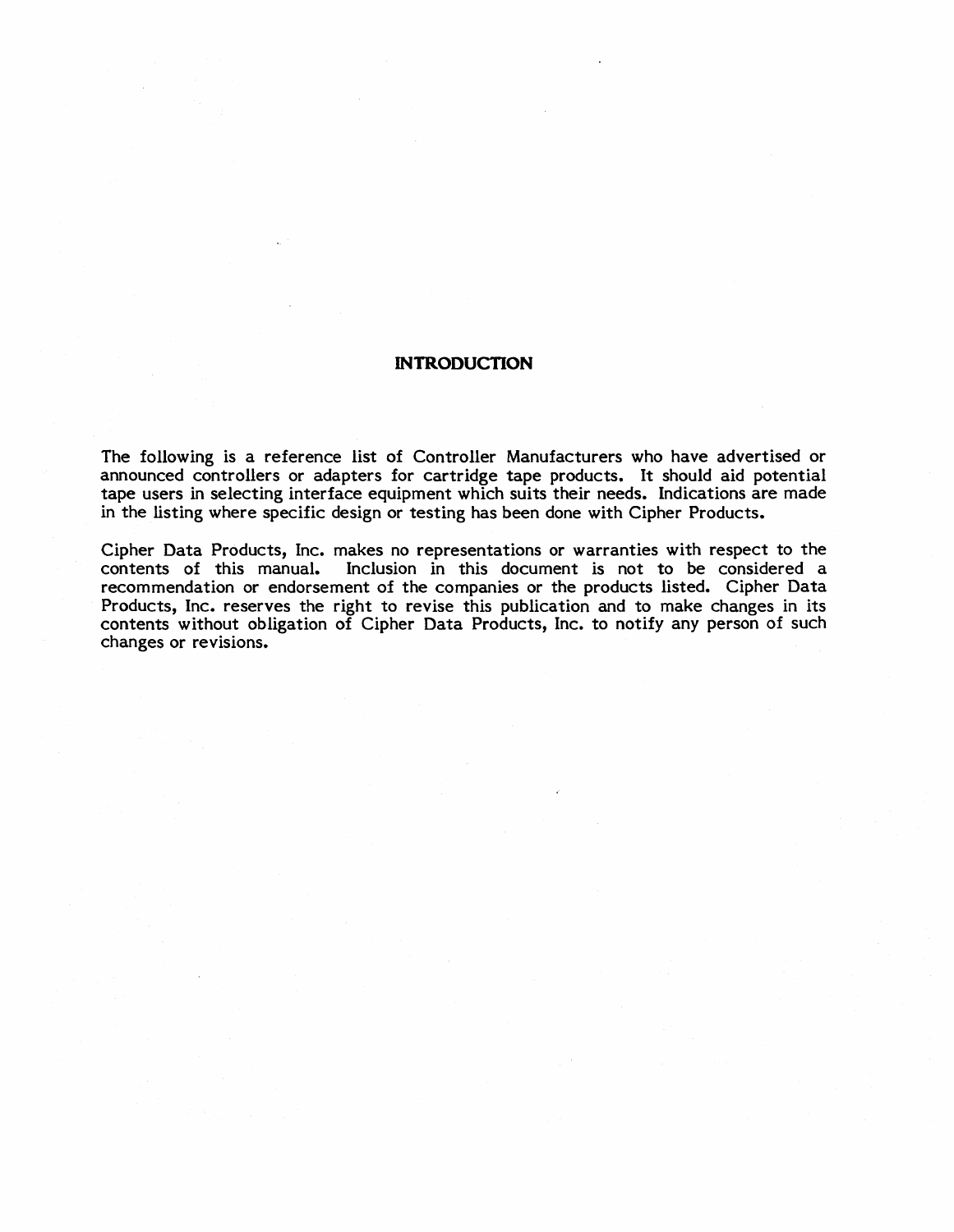### **ADDRESS LISTING**

Adaptive Data (ADES) 2627 Pomona Blvd. Pomona, CA 91768 714-594-5858

Advanced Electronics Design, Inc. (AED) 440 Potrero Ave. Sunnyvale, CA 408-733-3555

Advanced Micro Devices Microcomputer Systems 901 Thompson Pl. P. O. Box 3453 M/S 140 Sunnyvale, CA 94088 408-732-2400

Alpha Omega Computer Systems 33868 Eastgate Circle P. O. Box U Corvallis, OR 97339 503-754-1911

Antonia Corporation 13600 Ventura Blvd. Sherman Oaks, CA, 91423 818-986-6651

Axis, Inc. 7825 Engineer Rd., Suite 208 San Diego, CA 92111 619-560-7737

Colex America, Inc. 15028 Beltway Dr. Dallas, TX 75234 214-458-2779

Comark Corp. 93 West St. P. O. Box 474 Medfield, MA 02052 617-359-8161

Computer Dynamics Inc. 105 S. Main St. Greer, SC 29651 803-877-7471

Computer Storage Technology 1369 South State College Blvd. Anaheim, CA 92806 714-778-3656

Creative Micro Systems 3822 Cerritos Ave. Los Alamitos, CA 90720 213-493-2484

Data-Sub Systems/U.S., Inc. 2219 S. 48th St., Suite J Tempe, AZ 85282 602-438-1492

Data Technology Corp. 2775 Northwestern Pkwy. Santa Clara, CA 95051 408-496-0434

Distributed Logic Corp. (DILOG) 12800 Garden Grove Blvd. Garden Grove, CA 926434 714-534-8950

dy-4 Systems, Inc. 888 Lady Ellen Pl. Ottawa, Ontario, Canada K1Z5M1 613-728-3711

Emulex 3545 Harbor Blvd. Costa Mesa, CA 92626 714-662-5600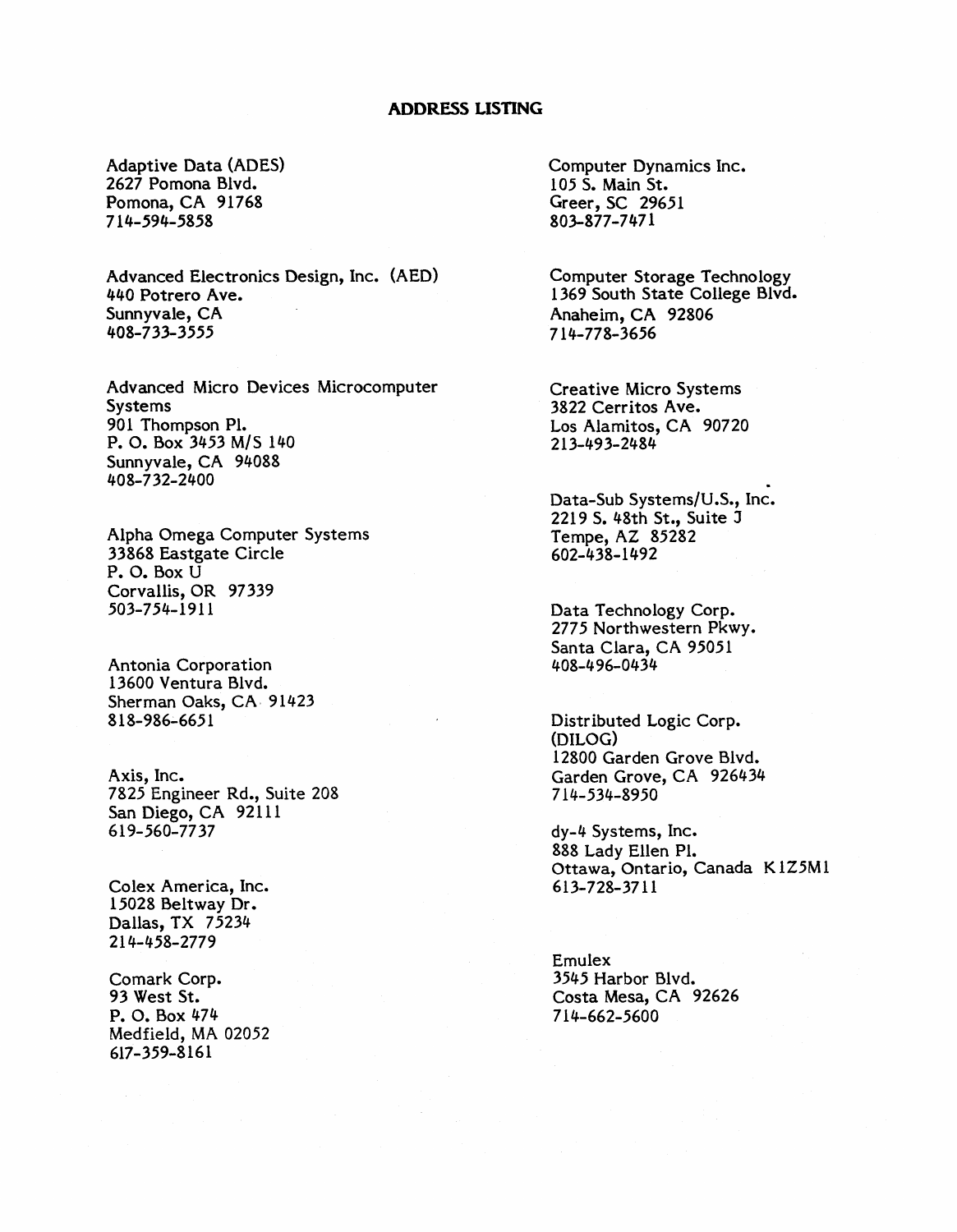Faraday 743 Pastoria Ave. Sunnyvale, CA 94086 408-749-1900

Intel Corp. 3065 Bowers Ave. Santa Clara, CA 95051 408-987-8080

Konan 1456 N. 27th Ave. Phoenix, AZ 85009 602-269-2649

Micro-Link 14602 N. U. S. Hwy. 31 Carmel, IN 46032 317-846-1721

Micro Technology 1620 Miraloma Ave. Placentia, CA 92670 714-632-7580

Motorola Semiconductor Products Div. 4030 Moorpark Ave., Suite 121 San Jose, CA 95117 *408-985-0510* 

OMTI 777 E. Middlefield Rd. Mountain View, CA 94043

*415-964-5700* 

Plessey Per iphral Systems Computer Products Division 1674 McGaw Ave. Irvine, CA 92714 714-540-9945

Rancho Technology 10238 Monte Vista Rancho Cucamonga, CA 91701 714-987-3966

Scientific Micro Systems 777 E. Middlefield Mountain View, CA 94043 415-964-5700

Sigen Corp. 1800 Wyatt Dr., Suite 6 Santa Clara, CA 95054 408-988-2527

Xebec Corp. 432 Lakeside Dr. Sunnyvale, CA 94086 408-287-2700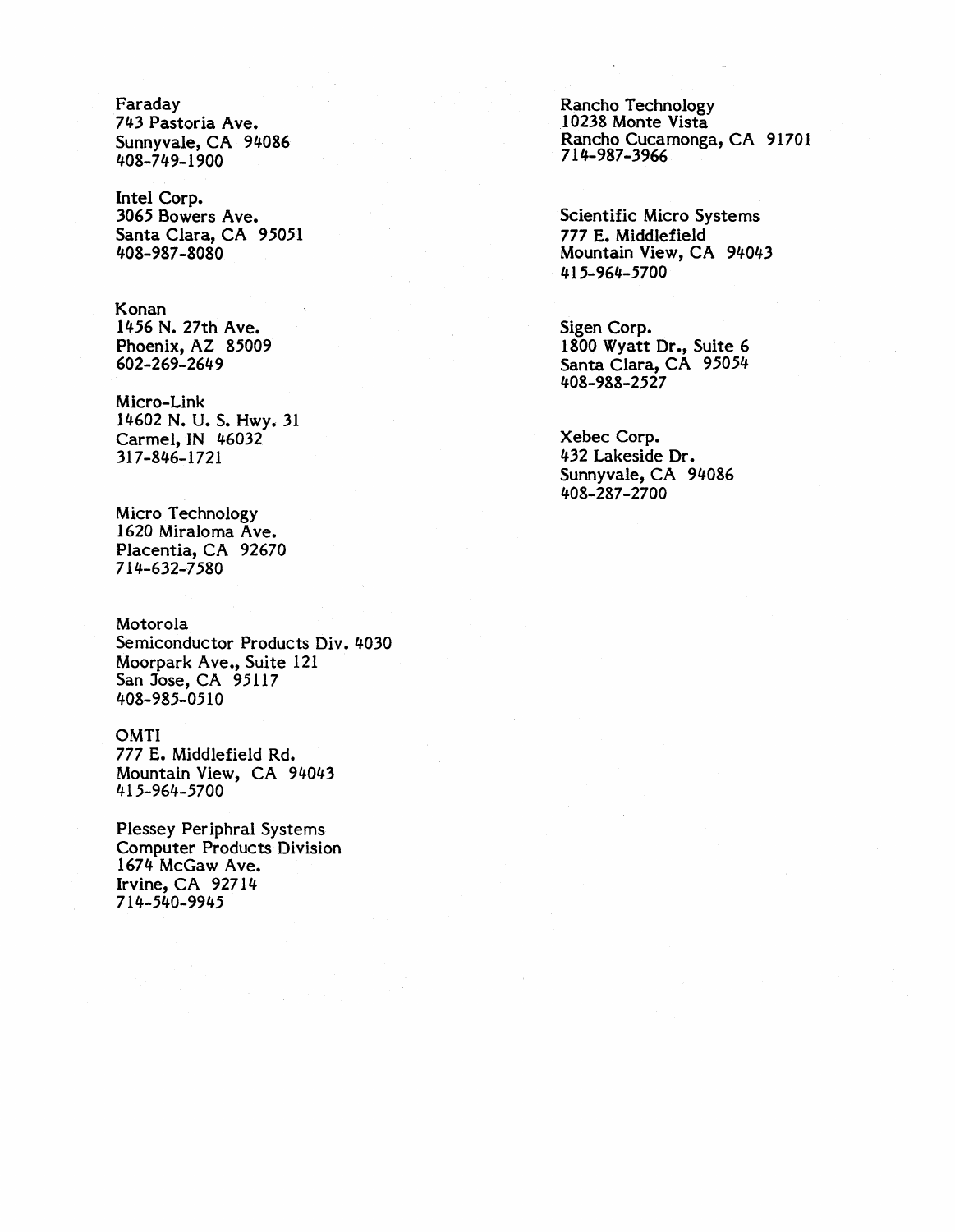# **ADAPTIVE DATA SYSTEMS, INC.**

SCSI 536 STC

#### **Features**

- o Industry standard SCSI host interface.
- o Industry standard QIC-36 peripheral interface.
- o QIC-ll or QIC-24 selectable media formats.
- o SCSI bus and buffer parity (optional).
- o Read--After--Write data check.
- o 16 bit CRC error detection coding.
- o Single  $5 \frac{1}{4}$  inch form factor.
- o 8K on board buffer.

Adaptive Data--Python--AP Tape Link

#### **Features**

- o Multi-tasking operation.
- o Industry standard SCSI host interface.
- o Single ended or differential interface options.
- o Controls 1/4" cartridge or 1/2" streaming devices.
- o QIC-ll or QIC-24 selectable media formats.
- o 512 byte block sizes.
- o 16 bit CRC error detection coding.

\*IBM PC and IBM Personal Computer are trademarks of International Business Machines Corporation.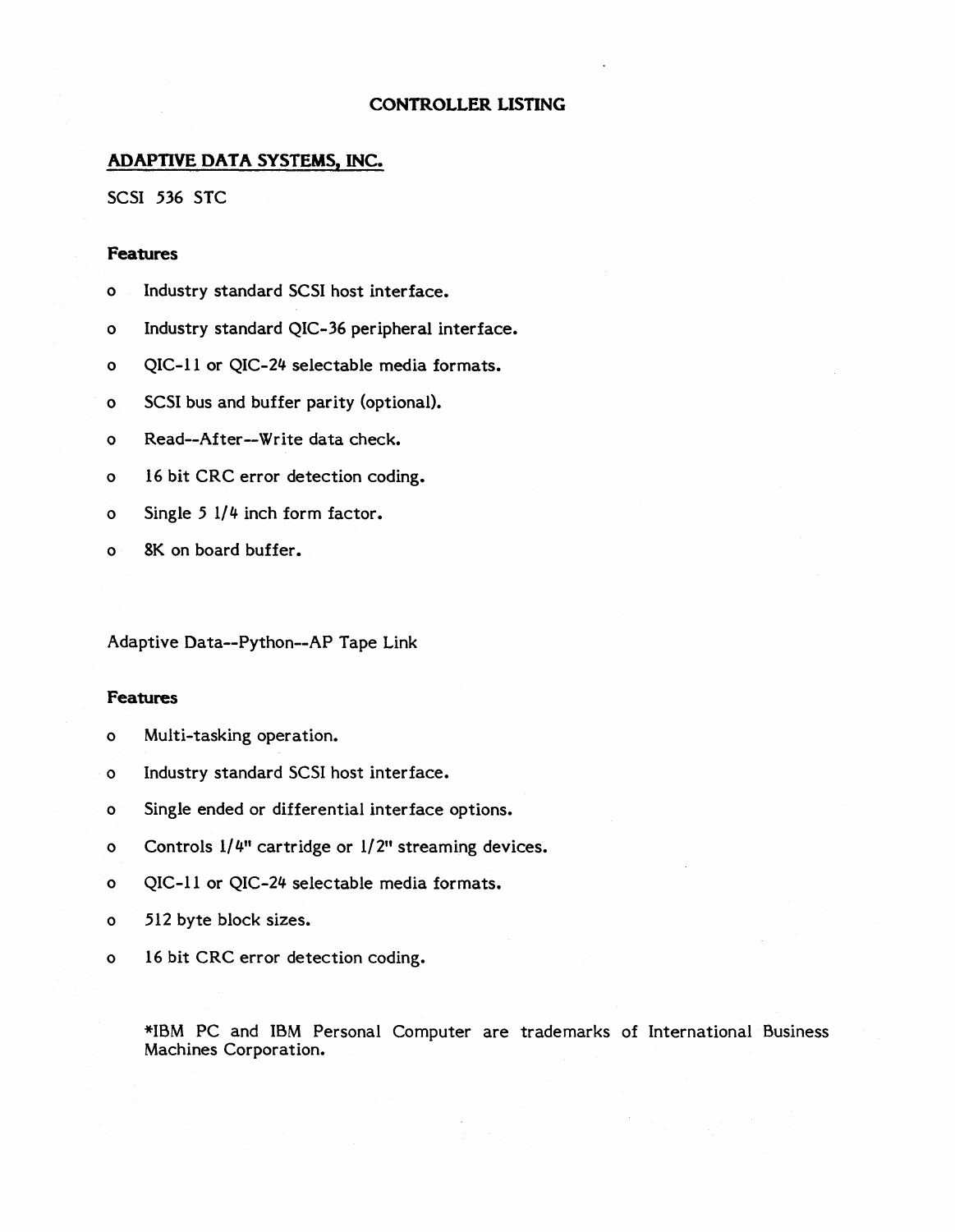# ADVANCED ELECTRONICS DESIGN, INC. (AED)

5 1/4" Winchester/floppy controller, supporting most floppy disk drives.

#### ADVANCED MICRO DEVICES MICROCOMPUTER SYSTEMS (MCS)

Intelligent floppy disk controller board.

#### **Features**

o Handles up to (4) 5  $1/4$ " and (4) 8" drives concurrently, supporting both single and dual-density, as well as single and double-sided drives in intermixed systems.

#### ALPHA OMEGA COMPUTER SYSTEMS

ASY-8301

- o STD Z80 bus
- o On-card processor with automatic format adjustment
- o Error detection and correction
- o Data buffering W/DMA to/from bus memory
- o Logical or physical disk address
- o 4 or 6MHZ
- o (4) drives any mix 3 1/2, 5 1/4, or 8"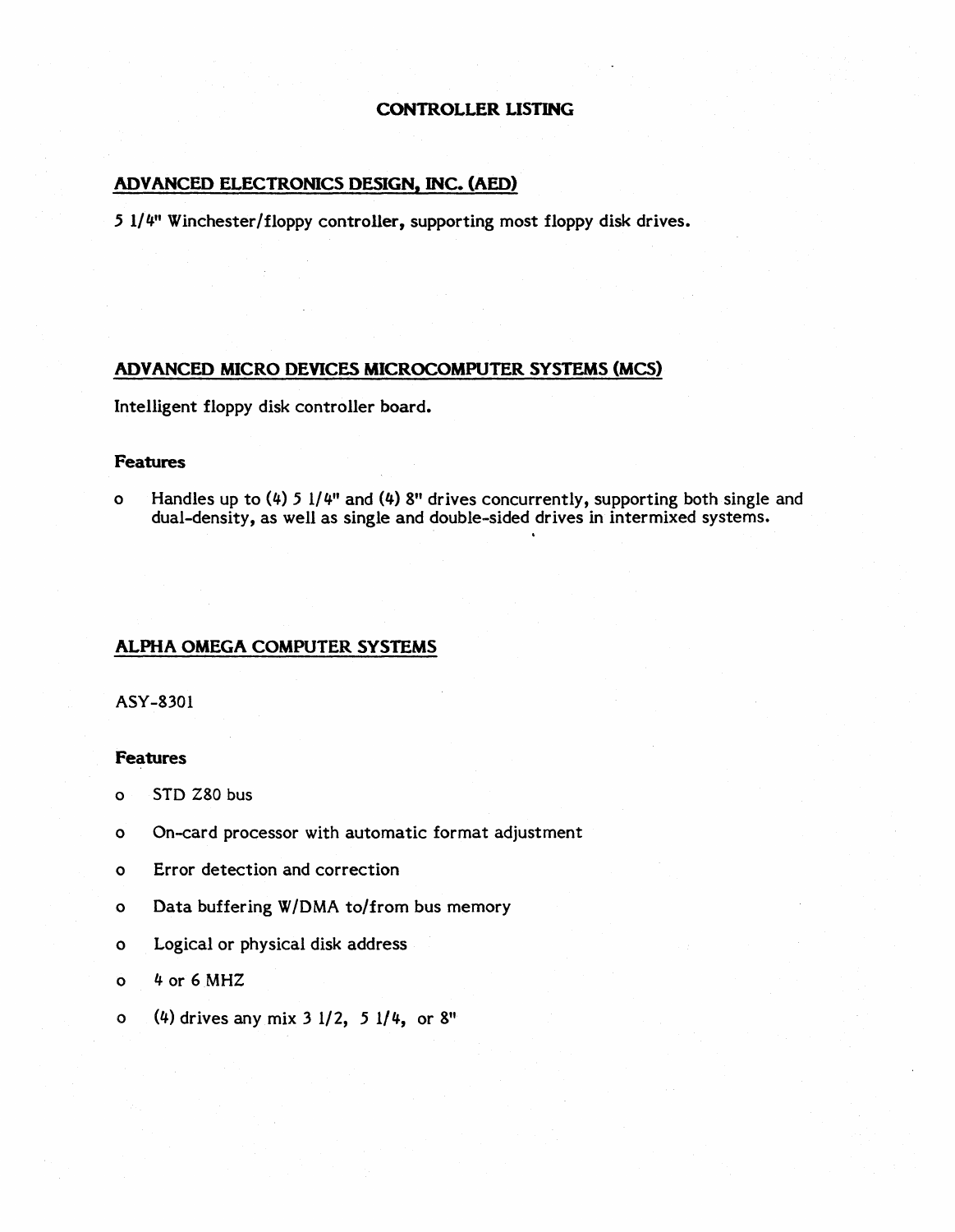# **ANTONA CORPORATION**

ANC-7393 floppy disk controller card.

#### **Features**

- 0 Industry Standard STD bus.
- o Up to  $(4)$  5  $1/4$ " or 8" drives.
- 0 SS or DS, SD or DD.
- 0 CP/M software drivers.
- 0 Digital phased lock loop.
- 0 Write precompensation.
- 0 All I/O lines fully buffered.

### **AXIS, INC**

Floppy disk conttroller, #LSB-7810

### **Features**

- o Industry Standard STD bus.
- o Controls up to four (4) disk drives with any size and format combination.
- o DMA option available.

#### **COLEX AMERICA**

STO-FLP2 floppy disk interface

- o Industry Standard STO Z80.
- o Supports 5 1/4" and 8" diskettes.
- o SS or SO, SD or DD software selectable.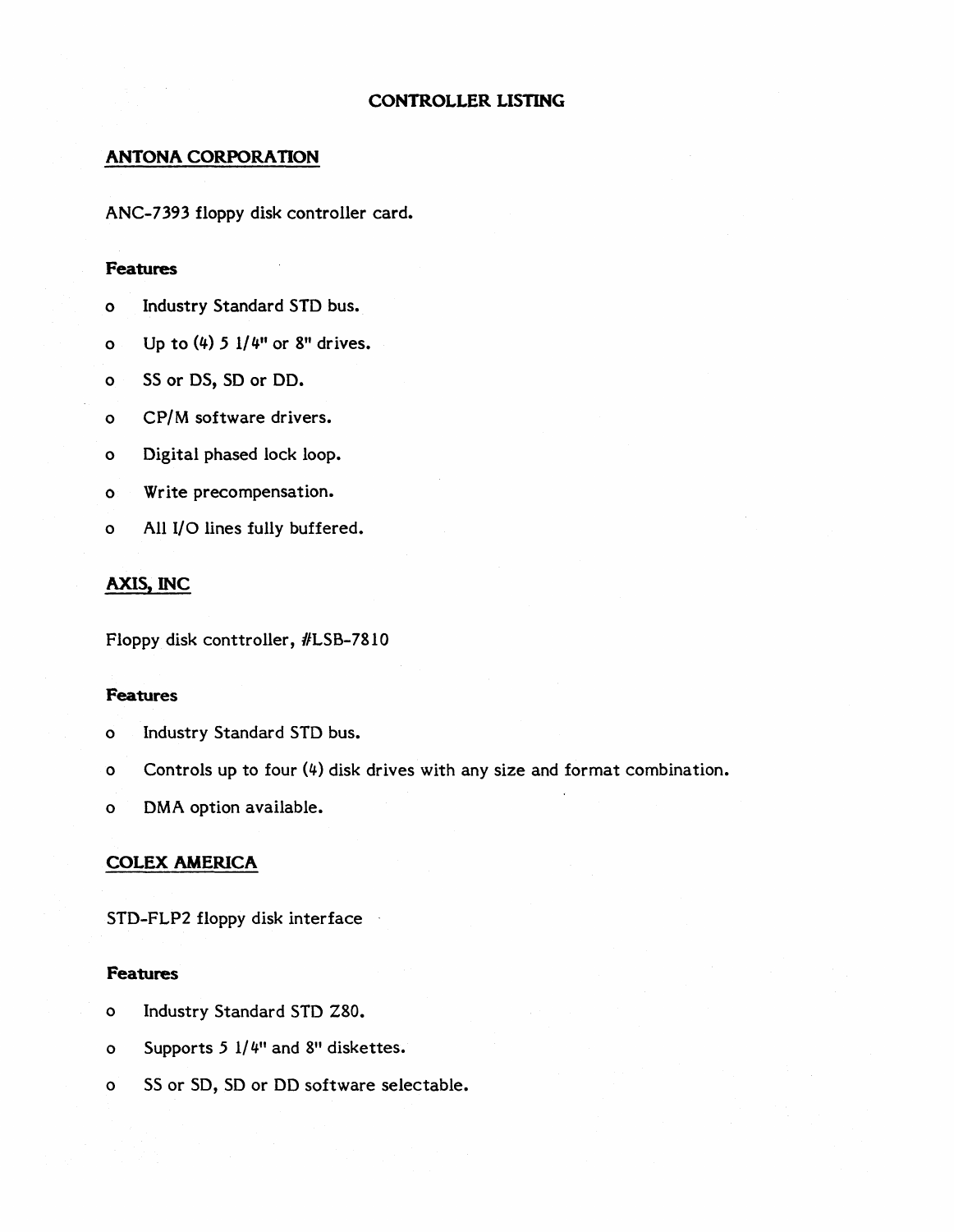### **COMARK CORPORATION**

MF80 dual 8" floppy disk controller.

# **Features**

o Intel compat (201/202), write protect and unit selection switches.

# CBX-FDC Floppy Disk Controller

- o Controls up to 4 drives.
- o SS or OS, SO or DO.
- o Either 5 1/4" or 8".
- o IBM format.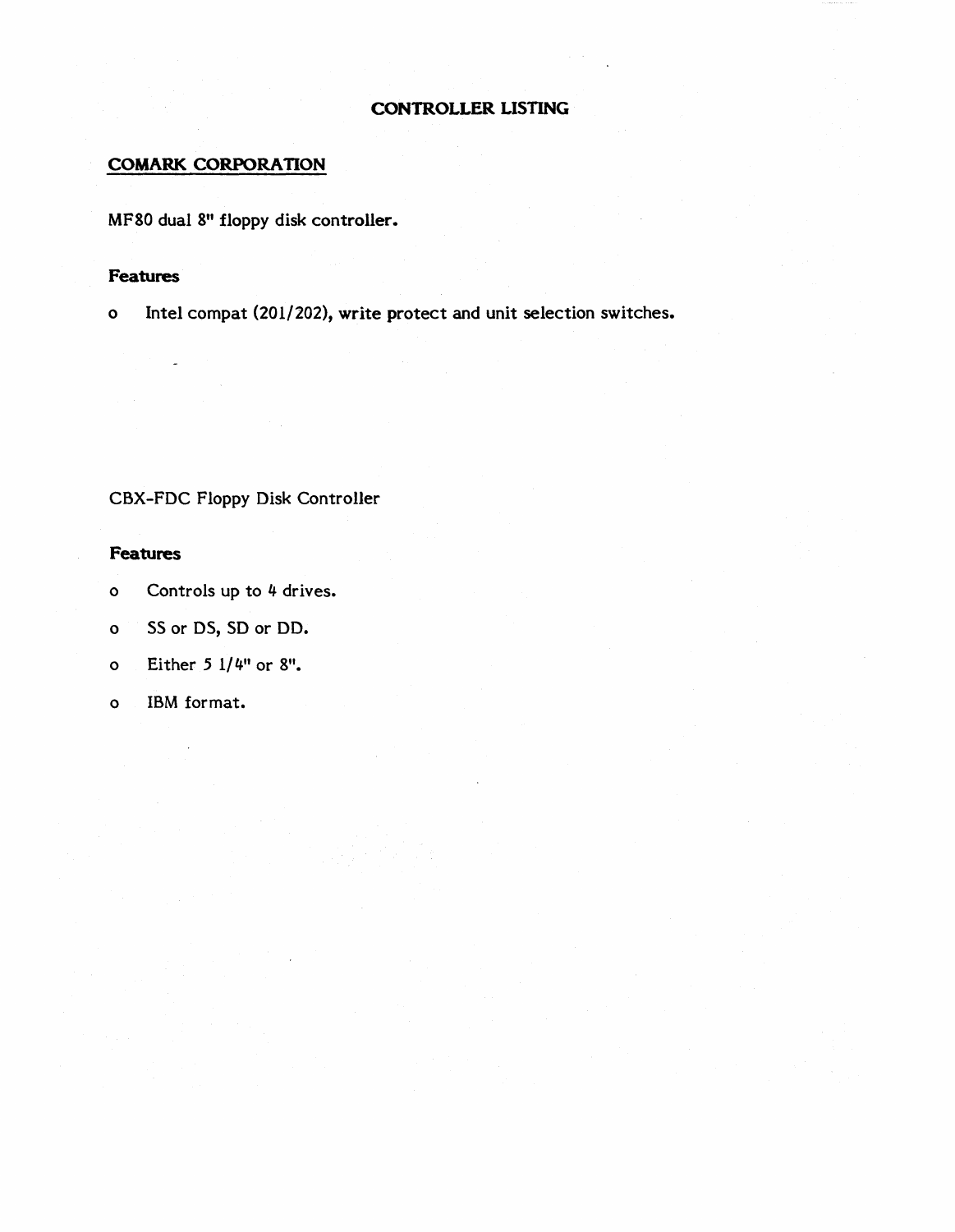# COMPUTER DYNAMICS, INC.

FLP dual density floppy controller.

# Features

- o Full OMA to 6 MHz supports 8" and 5 1/4".
- o  $8"$  and  $5 \frac{1}{4}$ .
- o SS or DS, SD or DD

# COMPUTER STORAGE TECHNOLOGY (CST)

CC-IOO 1/4" streaming cartridge tape controller.

# Features

- o For all IBM series/I computers.
- o QIC-02 Interface.

CC-300 1/4" streaming cartridge tape drive controller.

- o For LSI-I!.
- o QIC-02 Interface.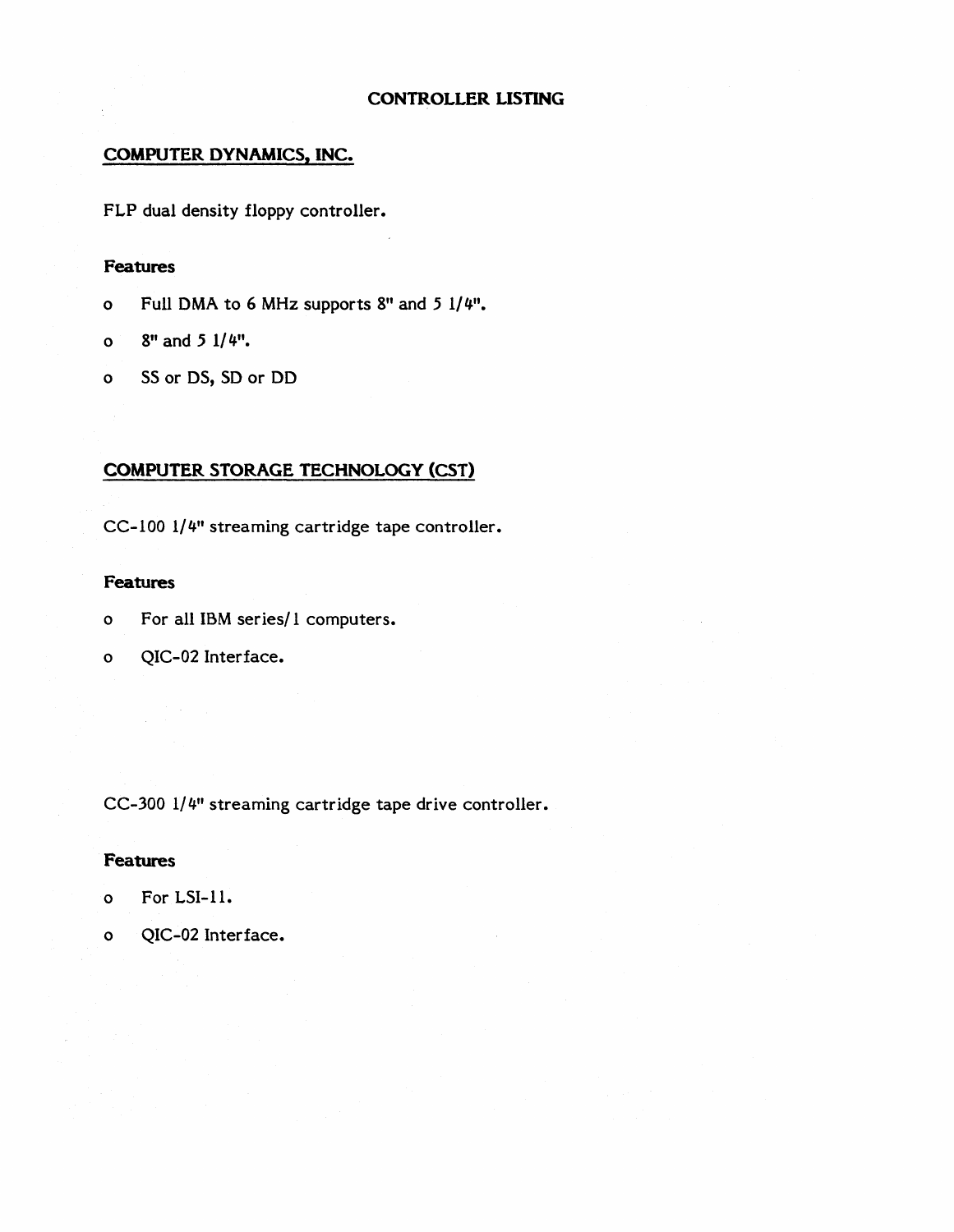# COMPUTER STORAGE TECHNOLOGY (CST)

CC-400 controller.

#### **Features**

- o S100 bus compatible.
- o QIC-02 Interface.

# CREATIVE MICRO SYSTEMS

9671 universal floppy disk controller.

# **Features**

- o For up to  $(4)$  5  $1/4$ " and 8" drives.
- o SCSI compatible.

# DATA SUB SYSTEMS/U.S., INC.

Floppy disk controller board.

- o Uses the Western Digital WD1793.
- o VME bus compatible.
- o Supports up to (4) 8" or 5 1/4" drives.
- o SS or DS, SD or DS.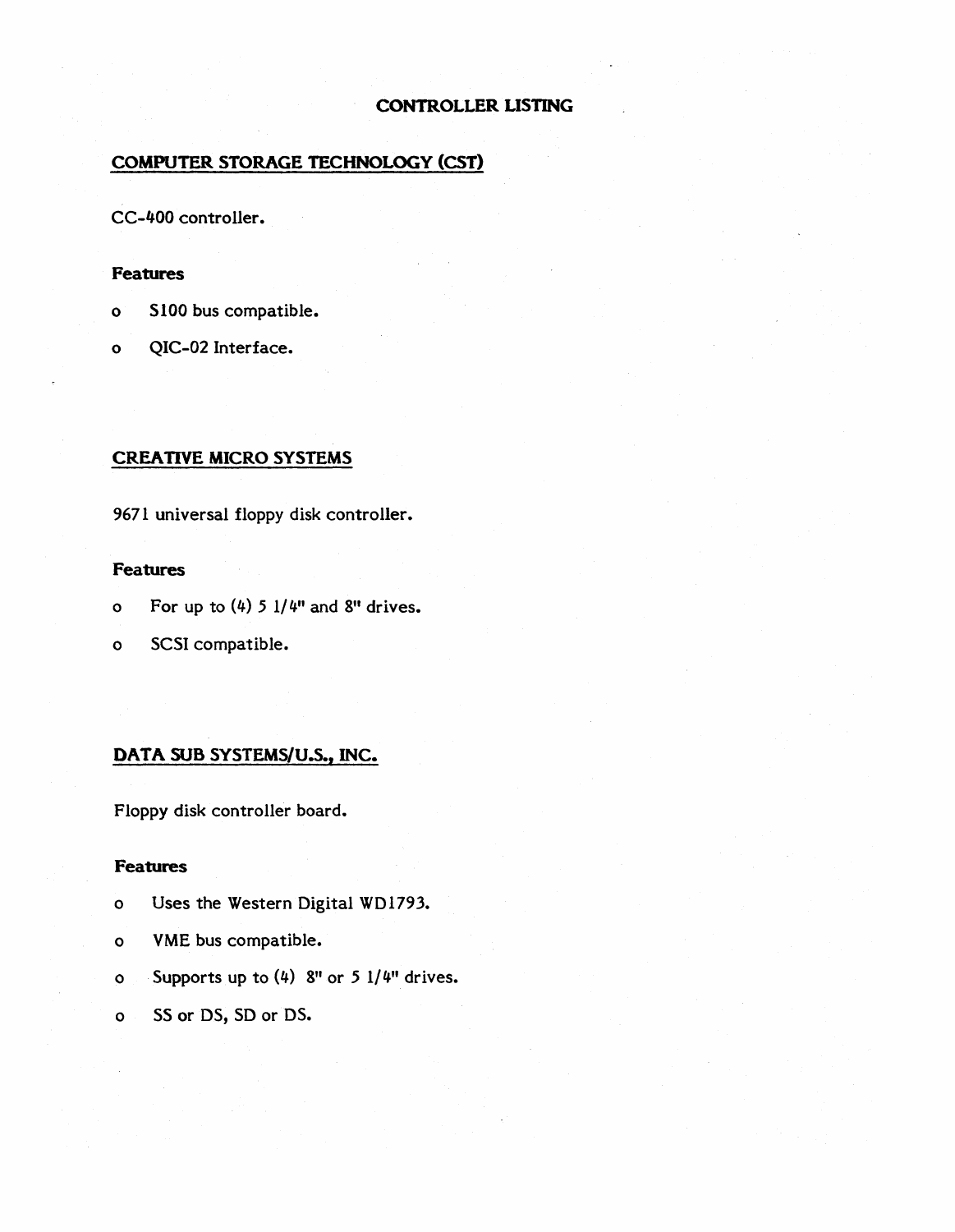### **DATA TECHNOLOGY CORPORATION**

Controllers for most 5 1/4" and 8" flex drives.

#### **Features**

o Controllers have SASI/SCSI interface to host adapters.

# **DISTRIBUTED LOGIC CORPORATION (DILOG)**

DQ409 floppy disk controller.

### **Features**

o Dual wide controller interfaces up to 2 Shugart SA800 or 850 equivalent drives to LSI-11, 11/2, 11/23, micro PDP-11.

DQ419 floppy disk controller.

#### **Features**

o Dual-wide controller interfaces up to (2) SA801 or equivalent drives.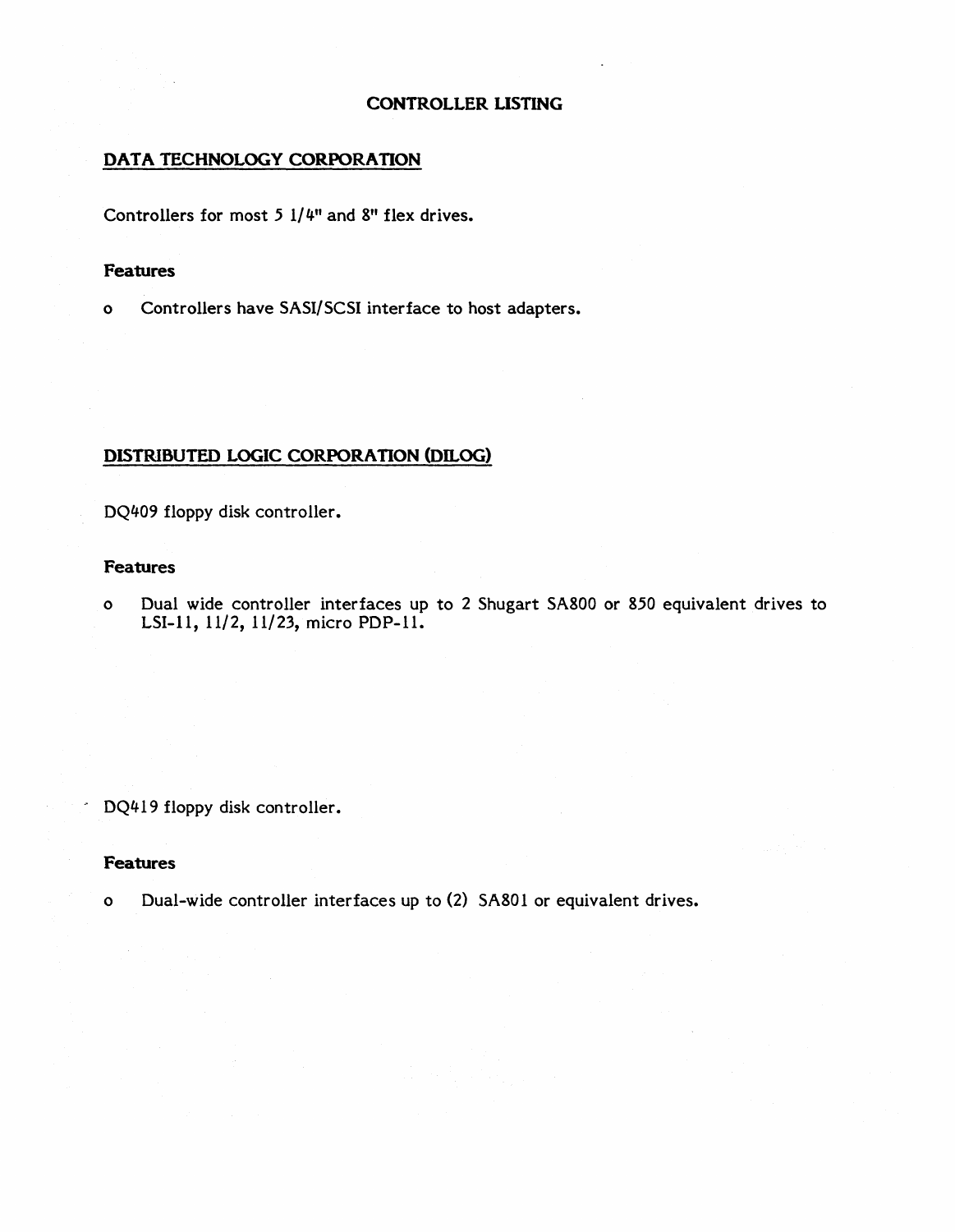# dy-4 SYSTEMS, INC.

DSTD-711-4.0 floppy disk and DMA controller.

### **Features**

o Supports up to  $(4)$  5  $1/4$ " or 8" drives.

#### EMULEX

Titleist-(MTOl}

#### Features

o SCSI implementation based on ANSI x 379.2/ 82-2 Revision 14.

o Support of disconnet/ reconnect function.

o Command queuing from multiple initiators.

o Hard reset.

- o Buffered operation to optimize tape streaming.
- o Extensive self-test and diagnostic facilities.
- o Single board 5 1/4" footprint.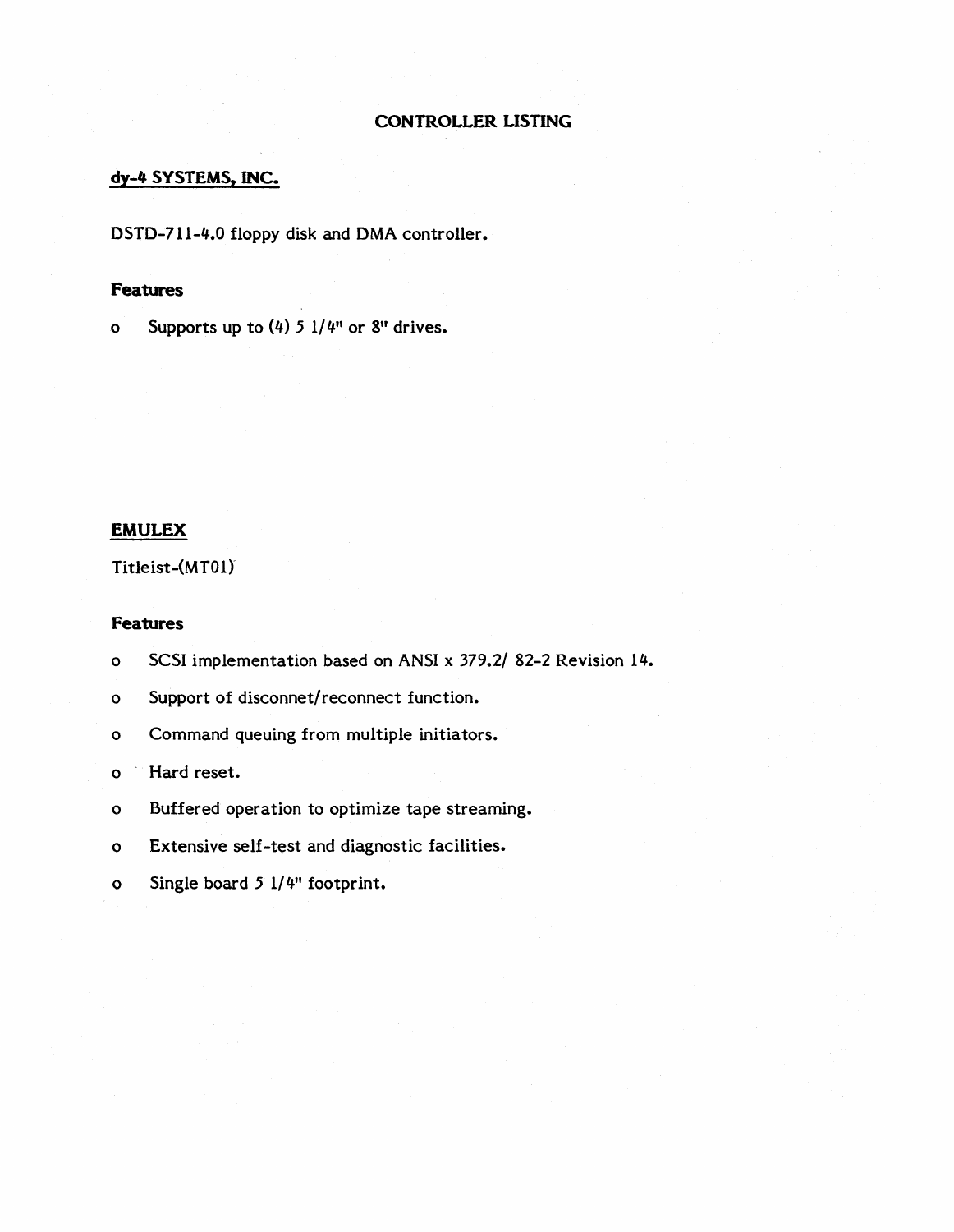# FARADAY

FE 2100 floppy disk controller.

- o IBM format compatible.
- o Single 5V supply.
- o Complete data separator for FM and MFM encoded data.
- o Variable write precompensation.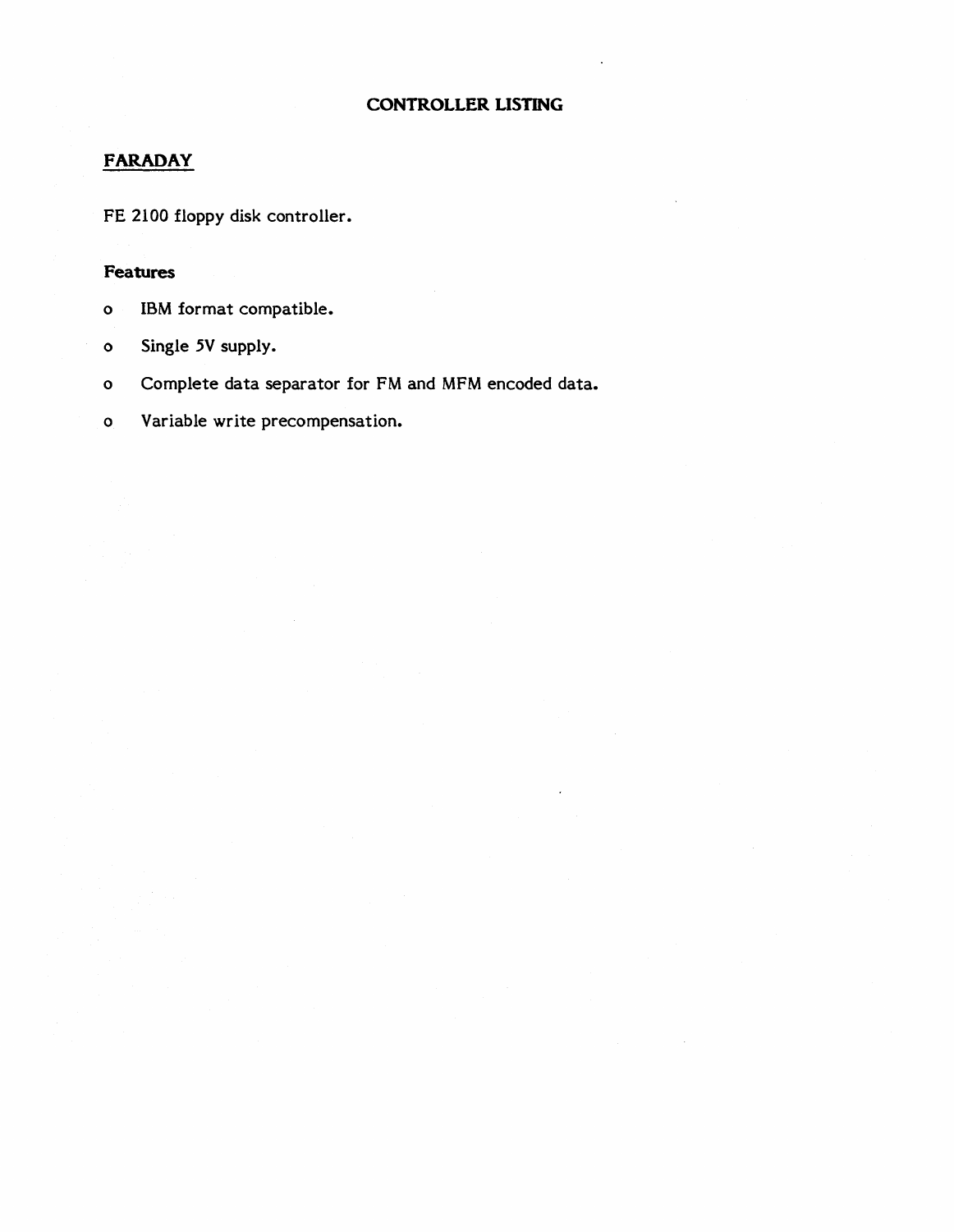### **INTEL CORPORATION**

SBC 208 flexible disk controller.

# **Features**

- o Controls up to (4) soft sectored drives.
- o SS or DS, SD or DD.
- o Software drivers available for RMX86.

SBX 218A flexible disk controller.

### **Features**

- o Controls up to (4) soft se,
- o SS or DS, SD or DD.
- o Software drivers available fo

SBX 217C 1/4" tape drive interface mul

- o Support for up to four  $(4)$  1/4" streaming cape drives.
- o QIC-02 Interface.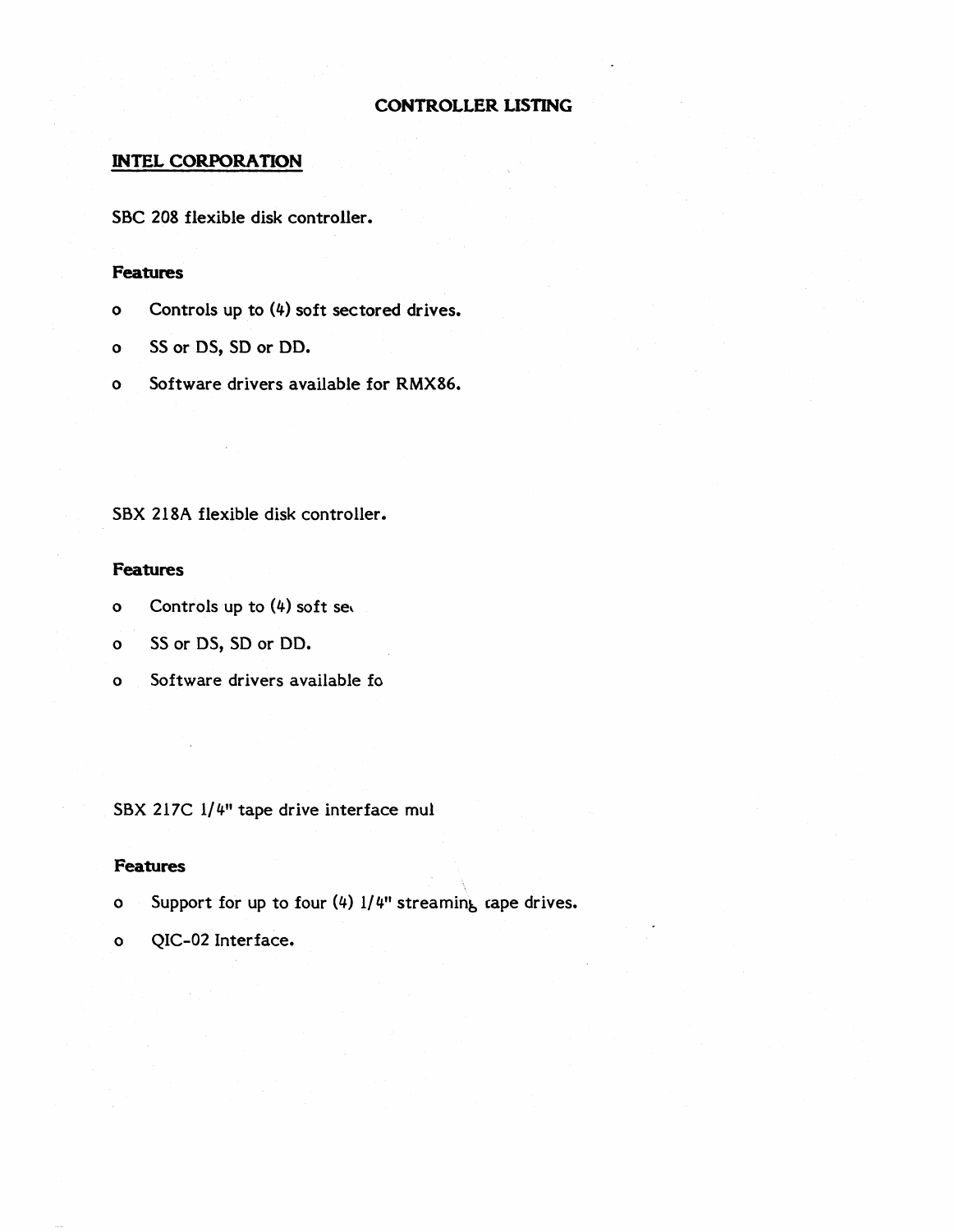# **KONAN**

Konan "Quick Tape" IBM PC\* interface card

# **Features**

- o Conforms to all QIC-02 specifications.
- o Complete electrical and physical compatibility with the IBM Personal Computer.
- o Performs direct memory access of any three standard IBM PC channels.
- o Software support to perform backup and restore to/from various hard disk interfaces.
- o 90 ips streaming tape capability in most environments.
- o Capable of addressing up to four streaming tape drives.
- o IBM PC<sup>\*</sup> interface.

\*IBM PC and IBM Personal Computer are trademarks of International Business Machines Corporation.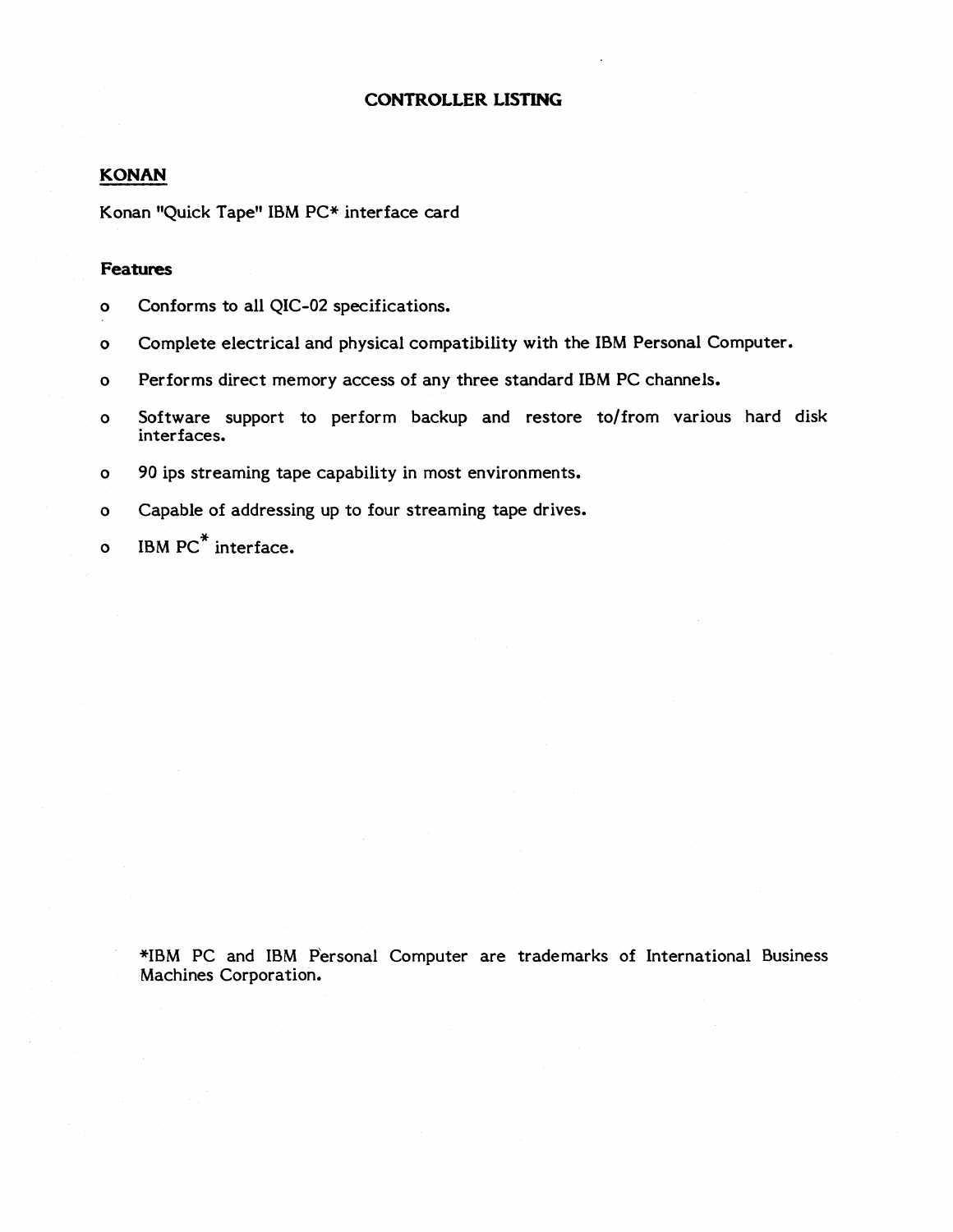# **KONAN**

Konan Taisho 7000--Hark disk, floppy disk, and tape controller.

#### **Features**

- o Cipher\* FloppyTape compatible.
- o Z80A\* microprocessor--based design.
- o Intel Multibus<sup>\*</sup> interface.
- o Full track DMA transfers on one disk revolution.
- o 90 ips QIC-02 streaming tape intelligent interface standard.
- o Programmable sector sizes (I28 bytes, floppy; 256 and 512 bytes, floppy and hard disk).
- o All transfers are DMA including the command block.
- o Full sector buffering (dual buffers).
- o Sector interleaving (software selectable).
- o Error correction (fully automatic).
- o Floppy can be 5 1/4" or 8" single or double sided, single or double density.
- o No adjustments on board.

Z80 is a trademark of Zilog Corporation. Multibus is a trademark of Intel Corporation. Cipher is a trademark of Cipher Data Products, Inc.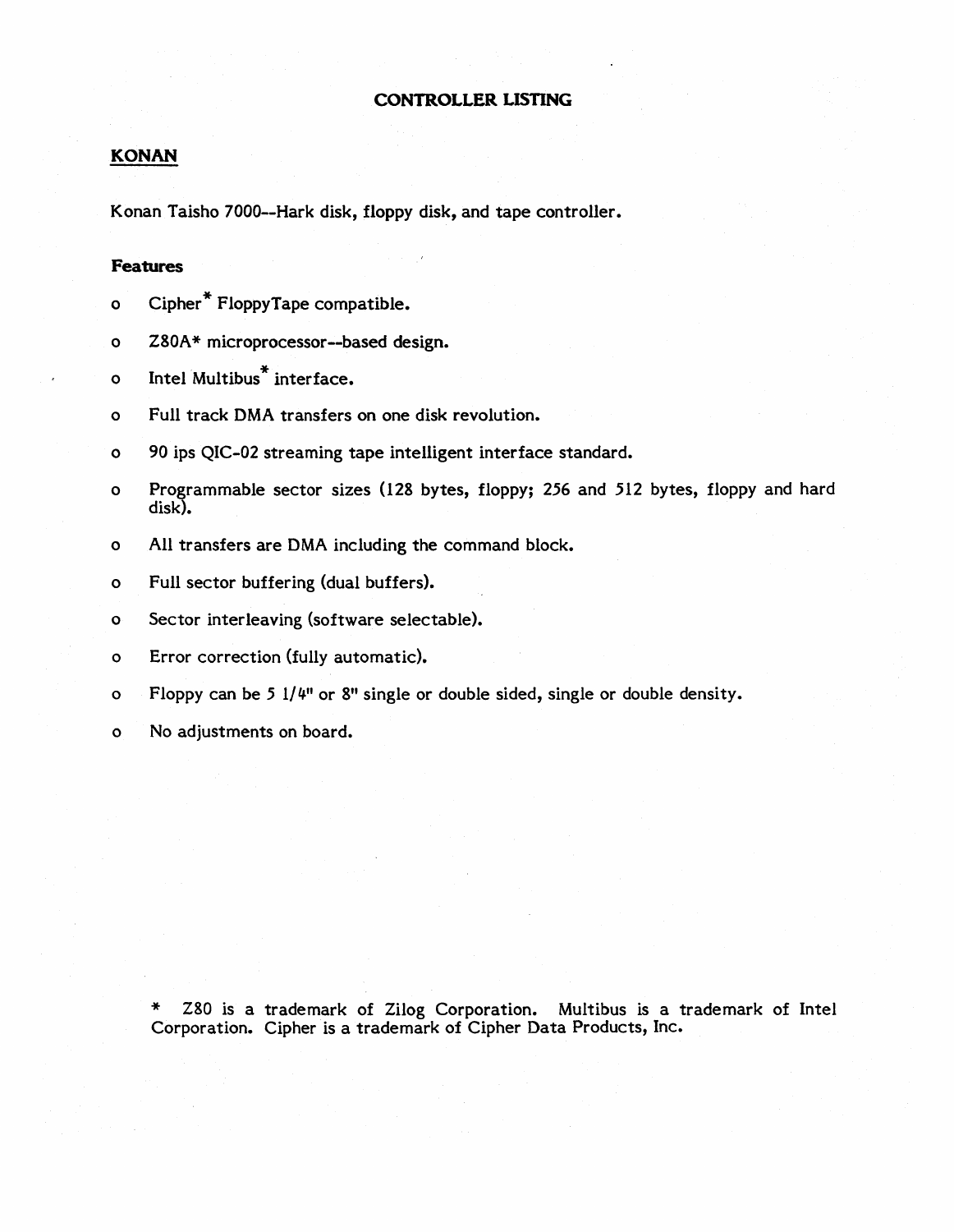#### **KONAN**

Konan Taisho 6000--Hard and floppy disk and tape controller.

#### **Features**

- o Cipher \* FloppyTape Compatible
- o Z80A<sup>\*</sup> microprocessor--based design.
- o Full track DMA transfers in one disk revolution.
- o Intel Multibus<sup>\*</sup> compatible.
- o Programmable sector sizes (128 bytes, floppy; 256 and 512 bytes, floppy and hard disk).
- o All transfers are DMA including the command block.
- o Full sector buffering (dual buffers).
- o Sector interleaving (software selectable).
- o Error correction (fully automatic).
- o Automatic retries upon error.
- o Multiple sector transfers.
- o Floppies can be 5 1/4 inch or 8 inch, single or double density, single or double sided.

\* Multibus is a trademark of Intel Corporation.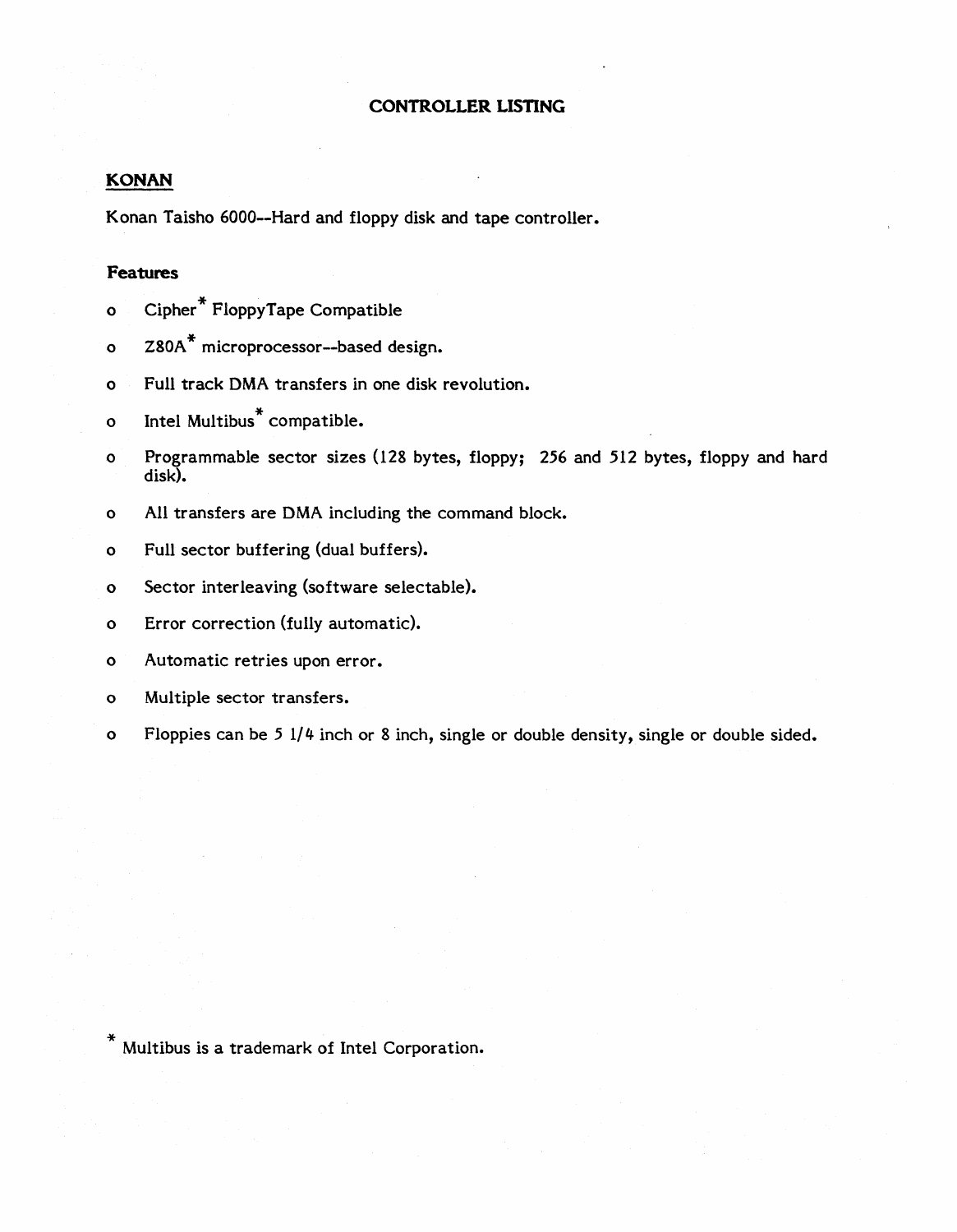### **KONAN**

#### **Disk Drive Interfaces**

Interfaces to any  $5 \frac{1}{4}$  inch fixed or removable Winchester drives with the industry standard ST-506/412 interface. Also interfaces to four floppy disk drives.

Konan Host Personality Adapters.

Host Personality Adapters Available.

- o Apple II,  $II_+, IIe^*$
- o IBM personal computer\*
- o NEC\*
- o TRS-80 Model III\*
- o S-100 (IEEE 696)

Z80A is a trademark of Zilog Corporation. Multibus is a trademark of Intel Corportion. Cipher is a trademark of Cipher Data Products, Inc.

\* APPLE II, II+, lIE ARE TRADEMARKS OF APPLE COMPUTER COMPANY. IBM personal computer is a trademark of International Business Machines Corporation. NEC personal computer is a trademark of Nippon Electronics Corporation. TRS-80 Model III is a trademark of Tandy Corporation.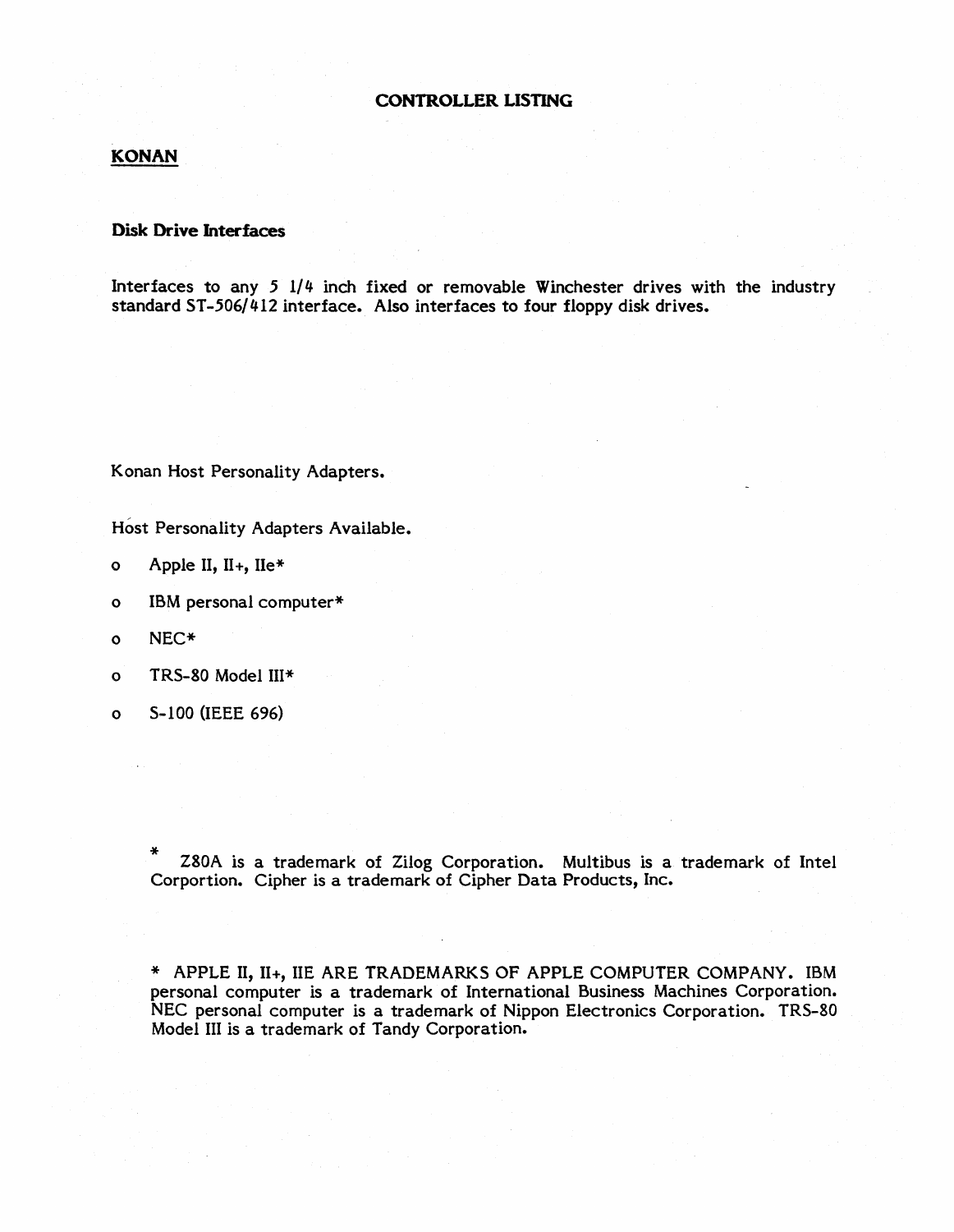### **MICRO-LINK CORPORATION**

STD-01 floppy disk controller.

#### **Features**

- o Industry standard STD bus.
- o Universal with on board DMA controller.
- o Inter mix sizes and densities.

# **MICRO-TECHNOLOGY, INC.**

MXV21 floppy disk controller.

### **Features**

o Supports two (2) Shugart 8" drives.

MXV22M floppy disk controller.

- o DEC RX02 formats.
- o Supports (2) 96TPI 5 1/4" drives with Shugart interface.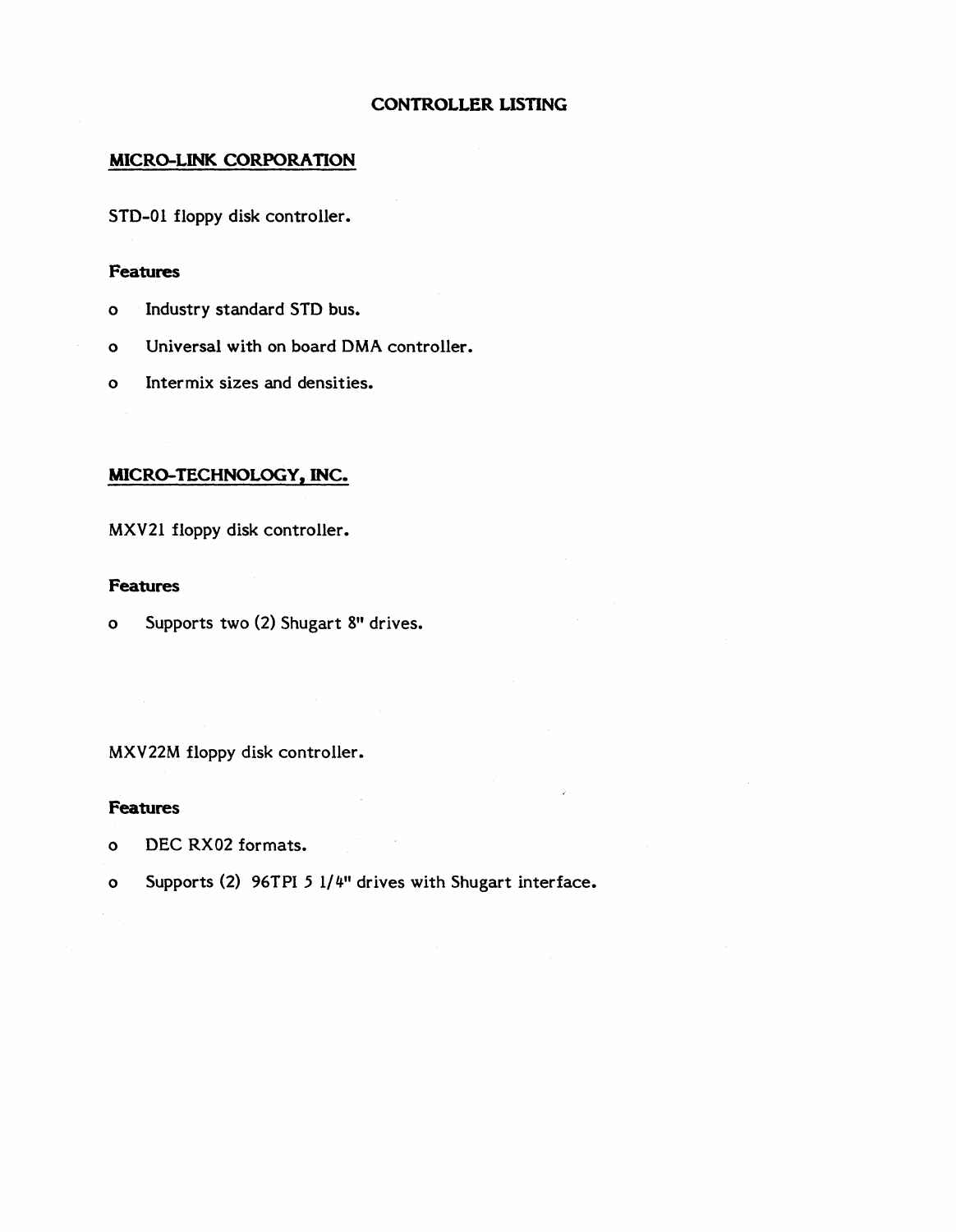# **MICRO TECHNOLOGY, INC.**

MXV 42C floppy disk controller.

# **Features**

- o RX02 formats.
- o Supports (2)  $8<sup>n</sup>$  and (2)  $5 \frac{1}{4^n}$  96TPI drives.
- o Dual height card.
- o Shugart interface compatible.

MX22 floppy disk controller.

#### **Features**

- o Supports four (4) 8" drives with Shugart interface.
- o PDP-II

MX22 floppy disk controller.

- o DEC Unibus compatible.
- o Controls up to (4) Shugart SA80I/850 drives.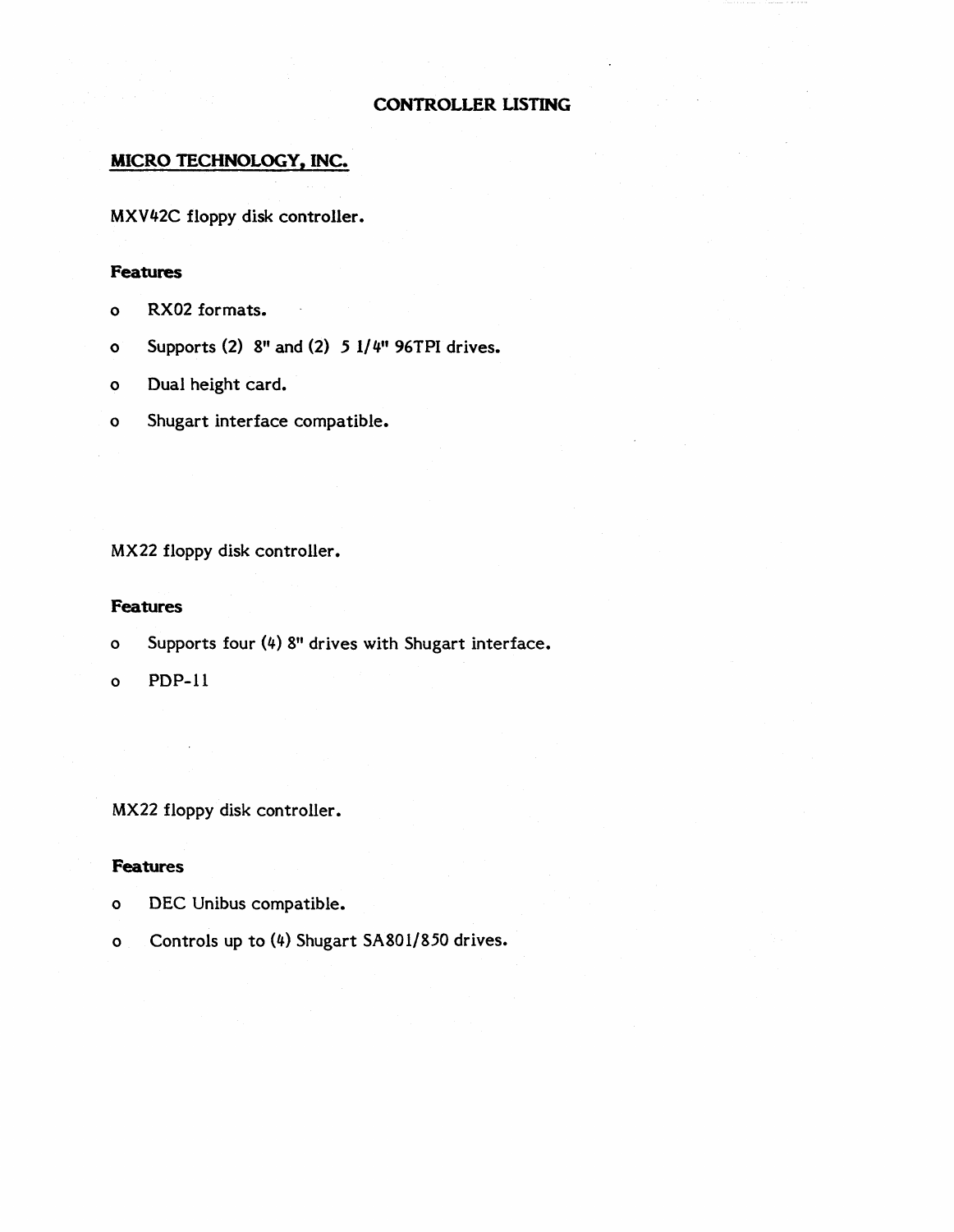# **MOTOROLA, INC.**

MVME 320 Winchester/floppy disk controller module.

# **Features**

- o VME bus.
- o Controls mixed 5 1'4" and 8" drives.

 $\mathcal{L}^{\text{max}}_{\text{max}}$  and  $\mathcal{L}^{\text{max}}_{\text{max}}$ 

- o Up to (2) Winchesters.
- o Controls up to (2) Winchesters and (2) Floppy disks, or (4) floppy disks.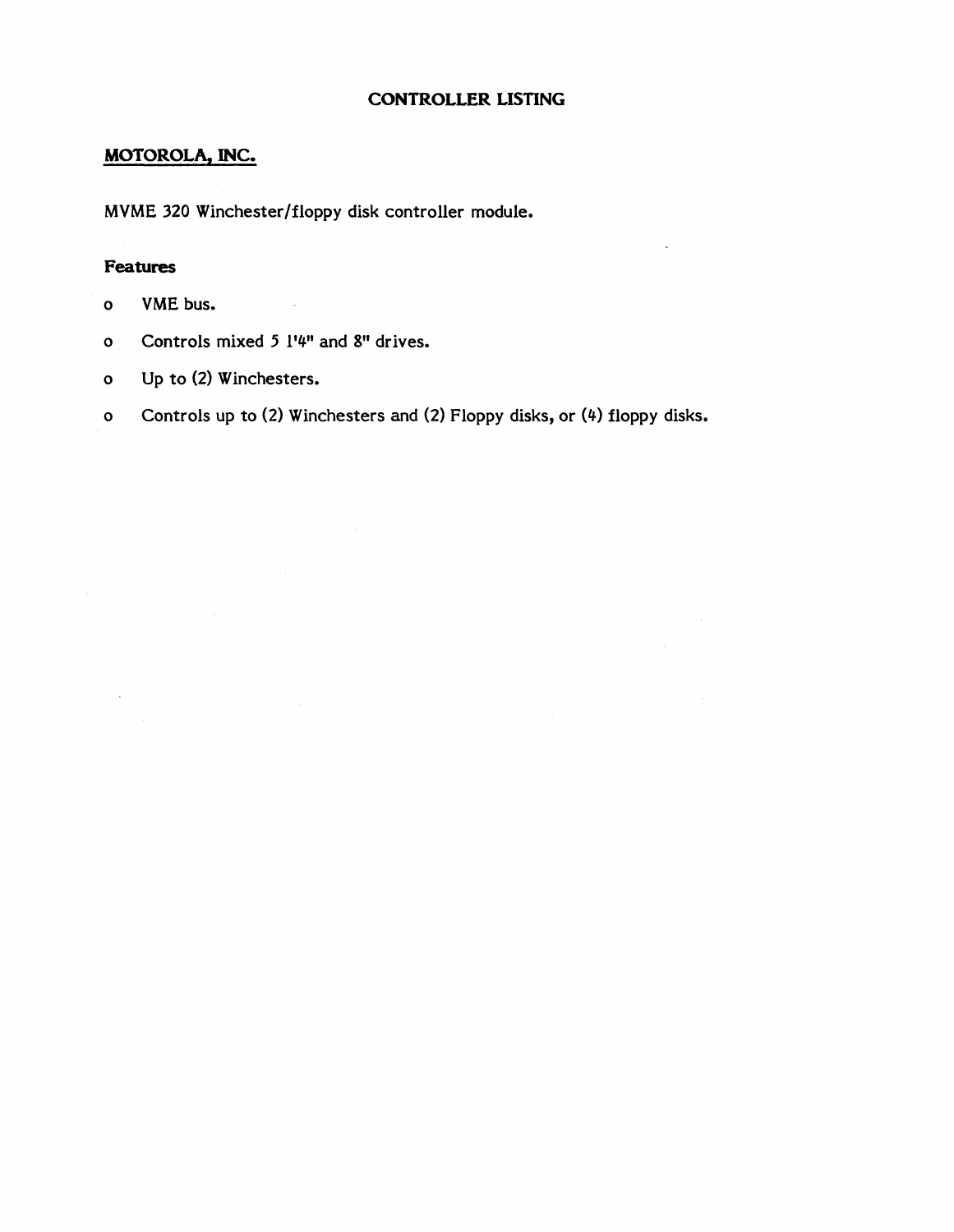#### **OMTI 5201**

#### 5201 SCSI Controller

#### **Features**

- o SCSI interface
- o Supports Winchesters, FloppyTape, and Flexible Disk Drives
- o 2 K Ring Buffer
- o Up to 1.5 MBytes/second SCSI bus transfer rate
- o Consecutive Sector transfer. One to one interleave.
- o Maintain 525 FloppyTape streaming operation
- o Command set compatible with OMTI 5000 Series (New commands for FloppyTape)

#### o Winchester Disk Drives

- Supports 3.5" or 5 1/4" ST 506/412 Interface compatible drives
- Fixed, Removable or Fixed Removable Winchesters
- Hard or Soft sectored Winchesters
- Winchesters with up to 16 heads

#### o FloppyTape Drive (6 Streams)

- Specific 525 FloppyTape commands:
- Format FloppyTape Drive (04)
- Verify Stream Format (05)
- Format Segment (06)
- Define FloppyTape Format (CO)
- Assign FloppyTape Parameters (C2)

#### o Flexible Disk Drives

- 3.5 inch or 51/4 inch or 8 inch Drives
- 250 Kbits/second or 500 Kbits/second Transfer rate  $\rightarrow$
- Supports the new generation of half height, 5 *1/4"* flexible disk drive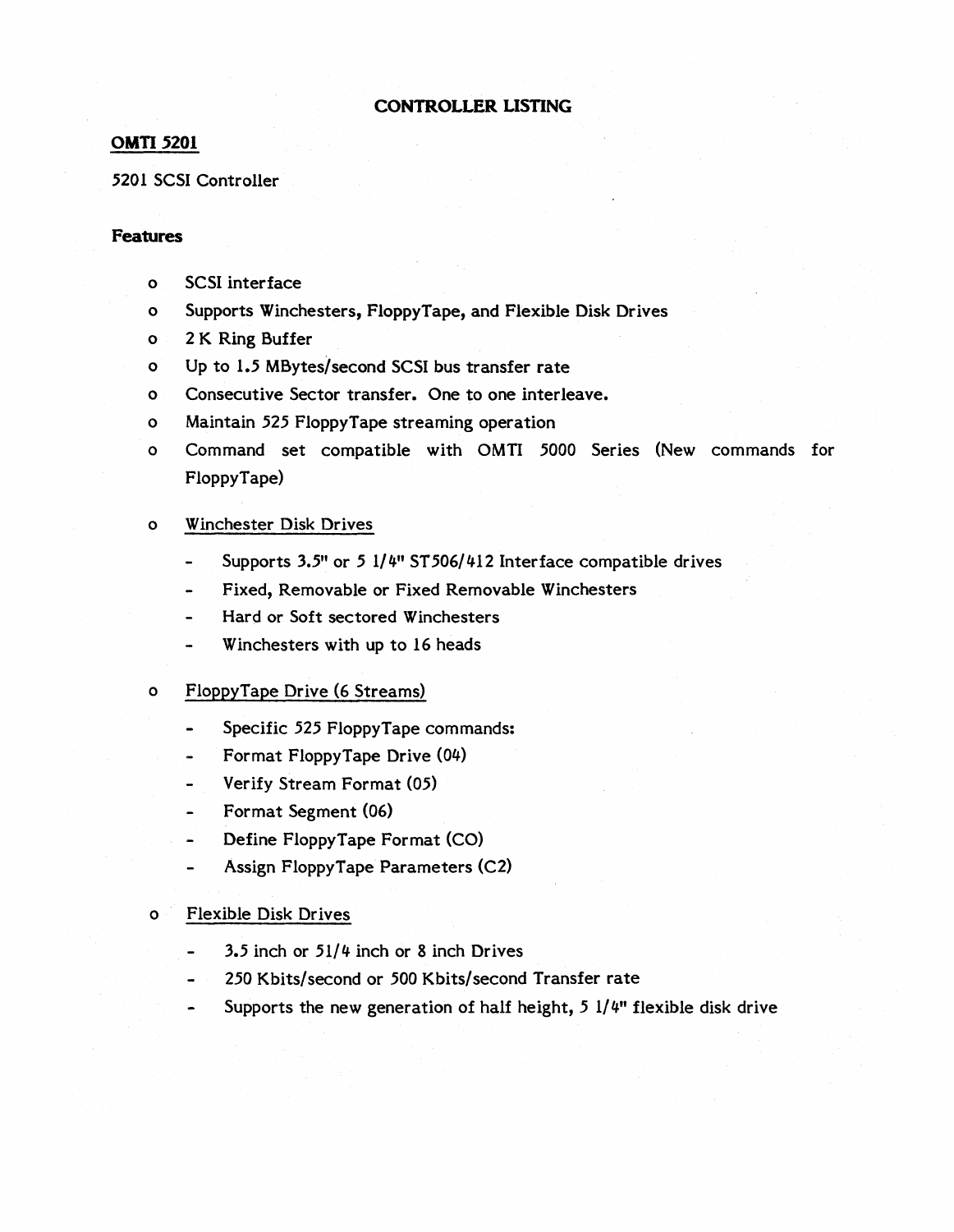# **PLESSEY PERIPHERAL SYSTEMS, INC.**

PM-XCV2i floppy disk controller.

#### **Features**

- o Compact single, dual wide board.
- o SO or DO
- o LSI-ii compatible
- o RX02 compatible

PM-XCV31 floppy disk controller.

- o Compact, single dual wide board.
- o DSDD
- o LSI-11 compatible
- o Instruction to modify DEC's software driver is supplied for most operating systems.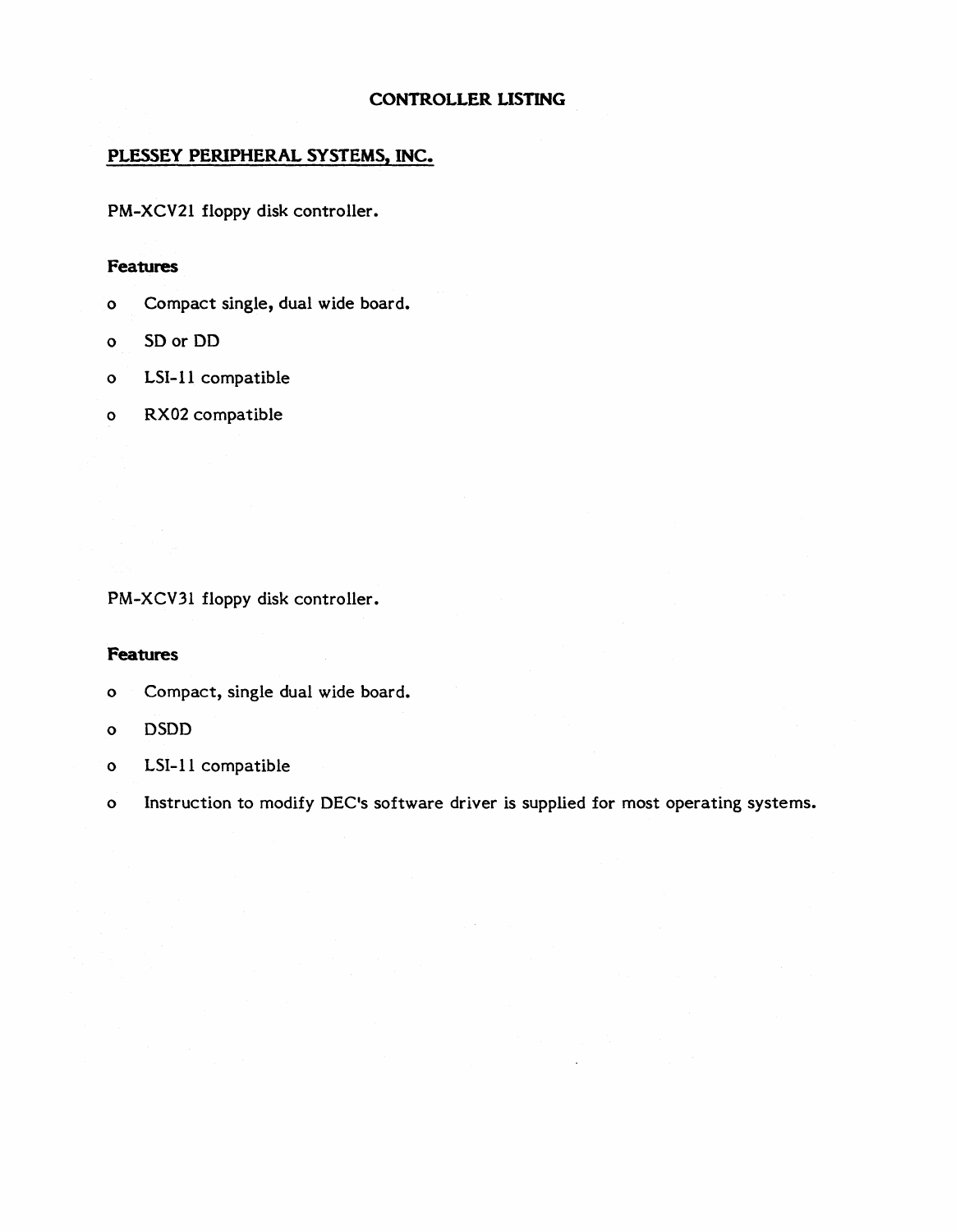# RANCHO TECHNOLOGY

RT 3002-WFT Winchester and FloppyTape controller.

# Features

- o Support up to (3) Winchesters and (4) floppy disk drives or (1) FloppyTape.
- o Supports Cipher 525 FloppyTape or 5 1/4" floppy drive.
- o Single +5 V power supply.
- o Write precompensation on FloppyTape, floppy disk, and hard disk drives.
- o Sector buffer on board supports up to 1K byte sectors.
- o Self-test diagnostics/test command included.

# SCIENTIFIC MICRO SYSTEMS (SMS)

Winchester, floppy and tape controllers.

### Features

o Multi-function data controllers for SASI/SCSI bus.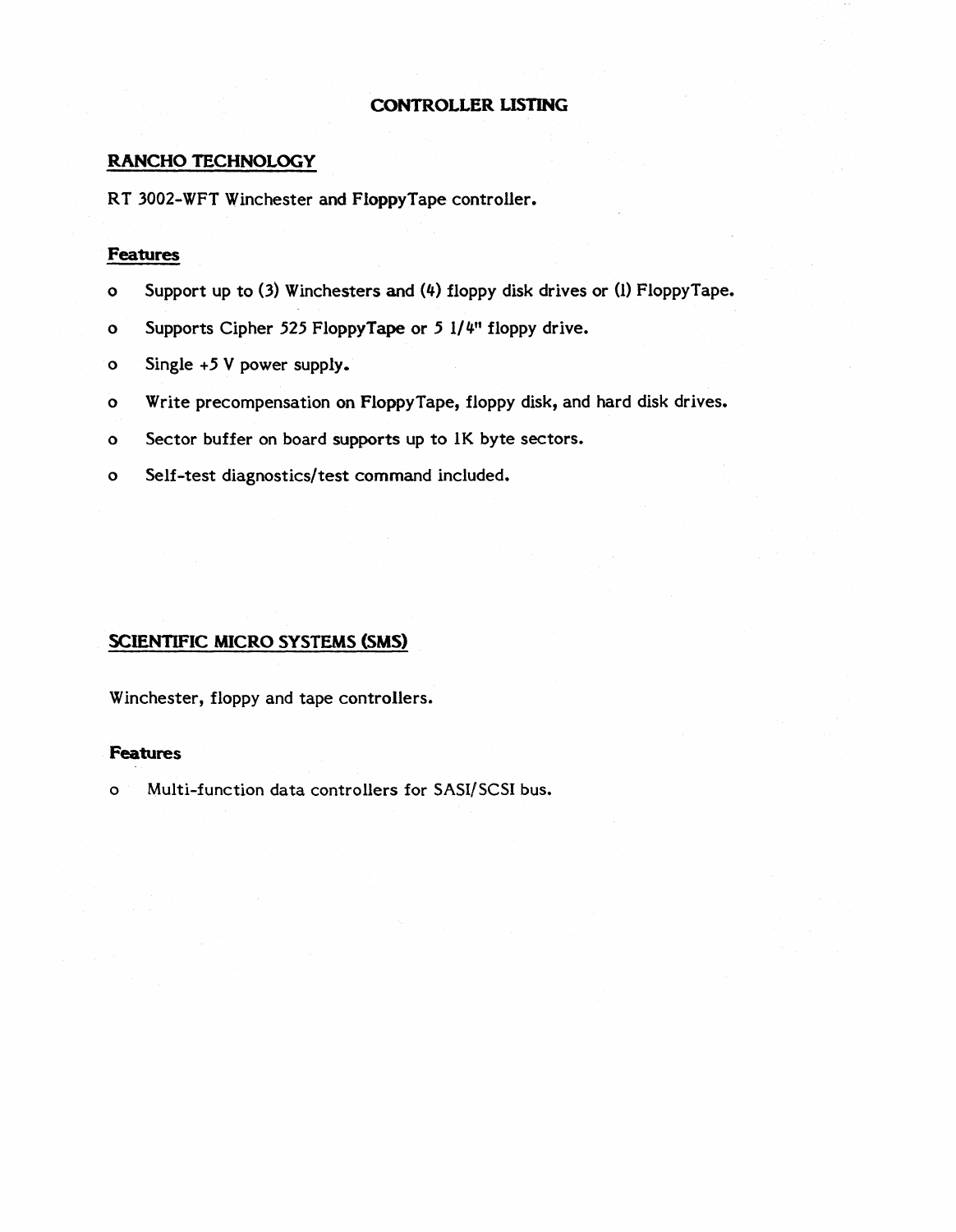#### **SIGEN CORPORATION**

Sigen DC-5

#### **Features**

- o Supports 5 1/4 inch 8 inch hard and/or 5 1/4 and 8 inch floppy drives, FloppyTape.
- o Compatible with several industry standard disc interfaces.
- o Packaged on a single compact multilayer board.
- o High level command set.
- o VME bus compatible.

#### **XEBEC**

S-14 20--Gener al purpose disk controller.

- o Interlocked data transfer through the Shugart Associates Systems Interface (SASI).
- $o$  5 1/4" or 8" disk drives.
- o Microprocessor--Based architecture (patent pending).
- o Full Sector Buffer.
- o Automatic retries during disk access.
- o Internal Diagnostics.
- o Automatic burst error detection.
- o Separate sector format for ID and data fields with individual CRC fields for both the ID and data fields.
- o High level command set.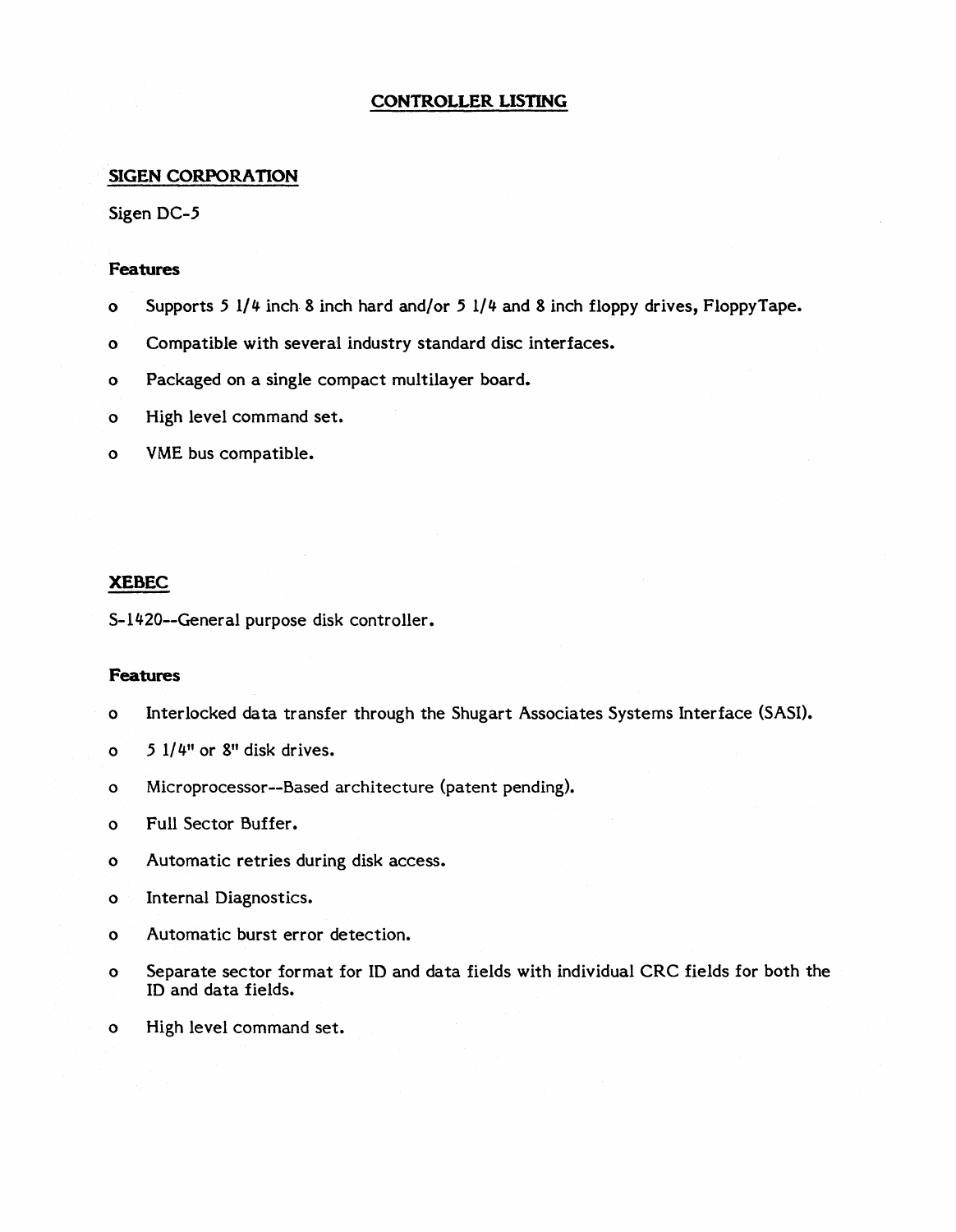# APPLE PC

Data Technology Corporation

Controllers for most 5 *1/4"* and 8" floppy disk drives.

#### Xebec

51420 Winchester/floppy controller.

#### **MOTOROLA**

#### **EXOR8US**

Creative Micro Systems.

9671 universal floppy disk controller.

# **mM-pc**

Data Technology Corporation

Controllers for most 5 1/4" and 8" flex drives.

Faraday

FE5l41 integrated floppy disk adapter.

FE2l00 floppy disk controller

Xebec

51420 Winchester/floppy controller.

Konan

Controllers and host adapters.

OMTI

5201 Winchester/floppy disk/FloppyTape controller.

Rancho Technology

RT 3002-WFT Winchester/floppy disk/FloppyTape controller.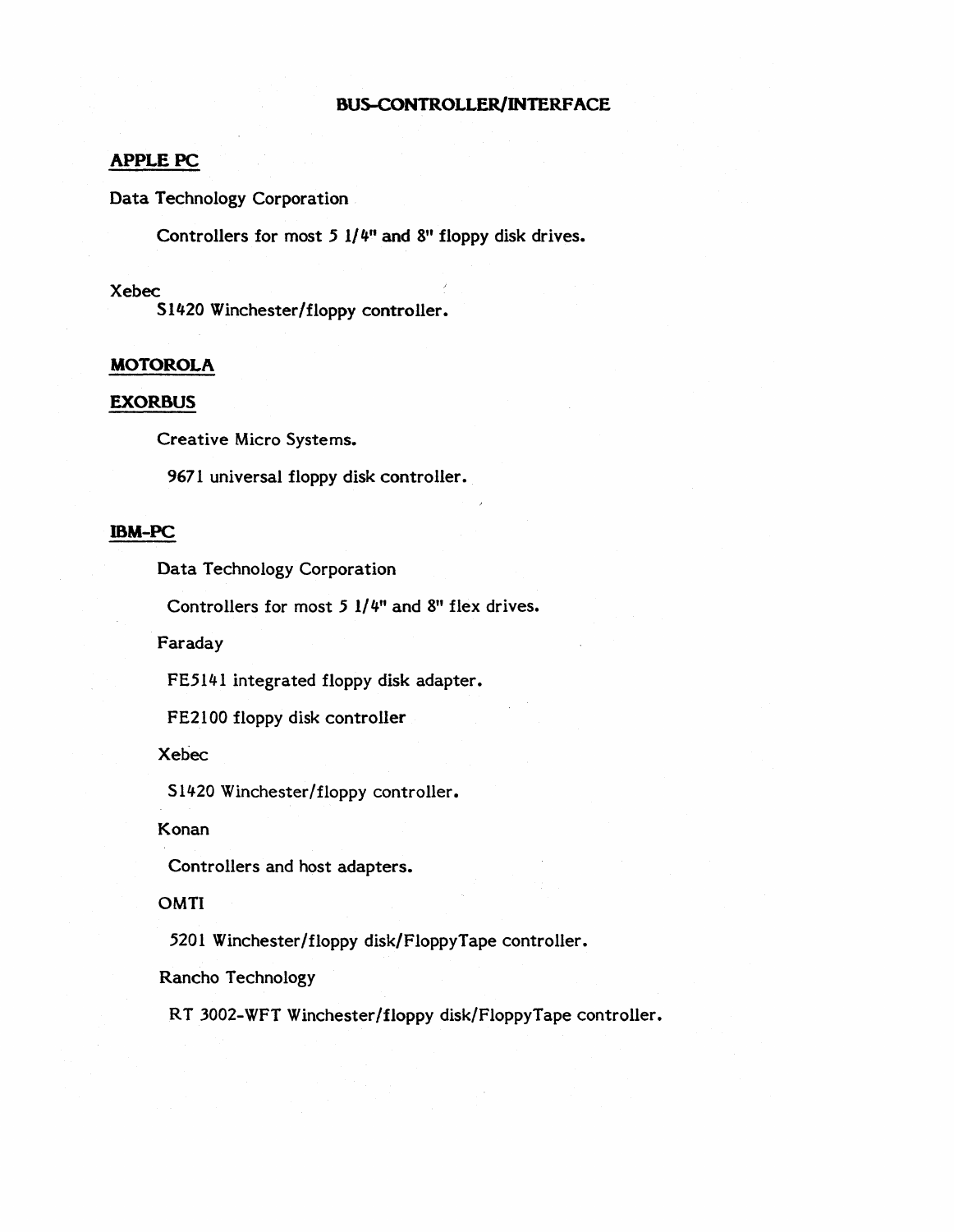# **INTEL MULTIBUS**

Comark Corporation

MF80 dual 8" floppy disk controller.

Intel Corporation·

SBC 208; flexible disk controller.

SBX 218A; flexible disk controller.

Xebec

S1420 Winchester/floppy controller.

Advanced Micro Devices Microcomputer Systems (MCS) Intelligent floppy disk controller board.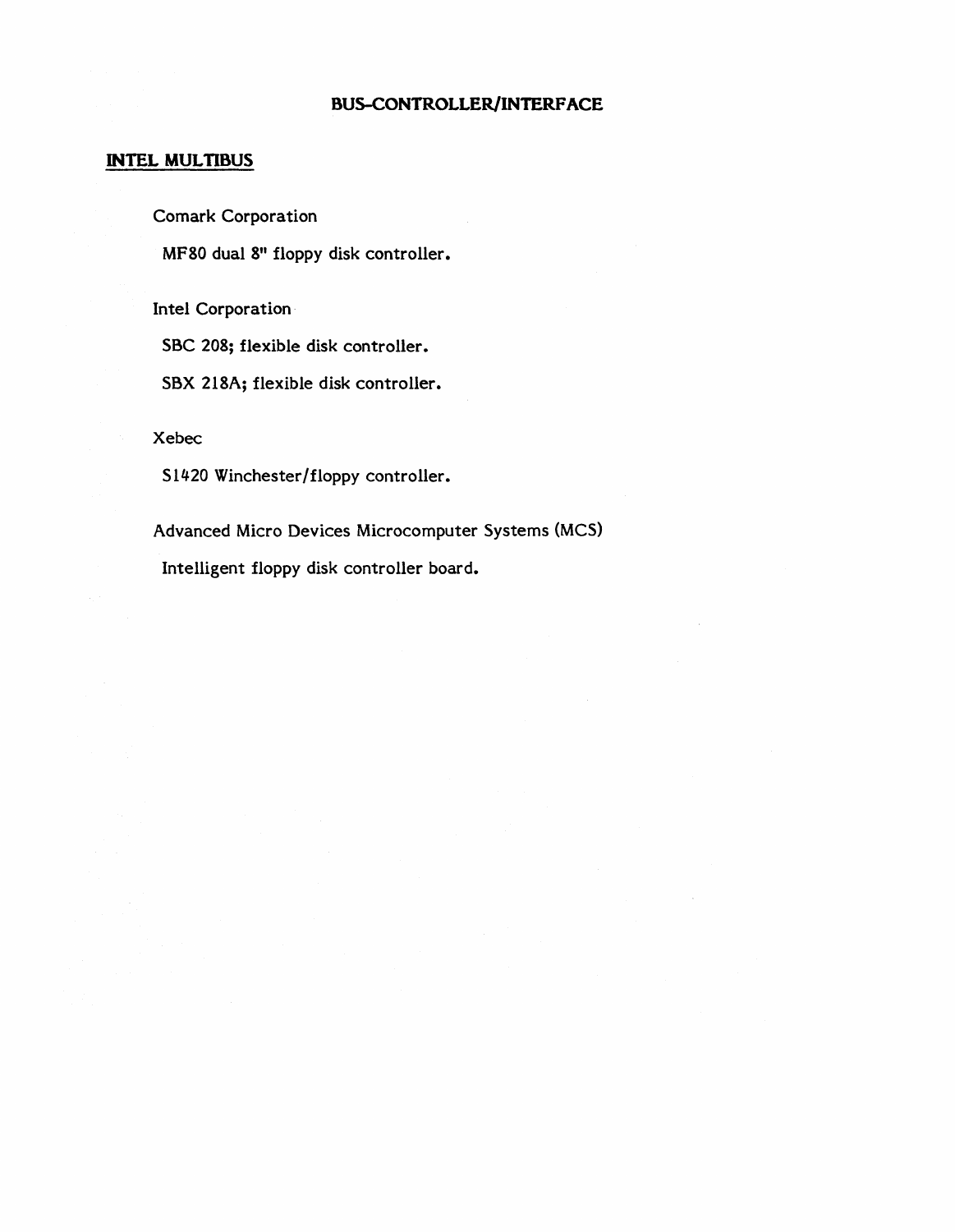#### **DIGITAL EQUIP CORPORATION**

#### **Q-Bus**

Advanced Electronics Design, Inc. (AED) 5 1/4" Winchester/8" floppy controller 5 1/ 4" Winchester/floppy controller.

Data Technology Corporation Controllers for most5 1/4" and 8" flex drives.

Distributed Logic Corporation (Dilog)

DQ409 floppy disk controller.

Micro Technology, Inc.

MXV22M 5 1'4" floppy disk controller.

Plessey Peripheral Systems Inc. PM-XCV21 floppy disk controller. PM-XCV31 floppy disk controller.

Computer Storage Technology (CST)

CC-300 1/4" streaming cartridge tape drive controller.

Emulex Corporation

Controllers for most 5 1/4" and 8" floppy drives.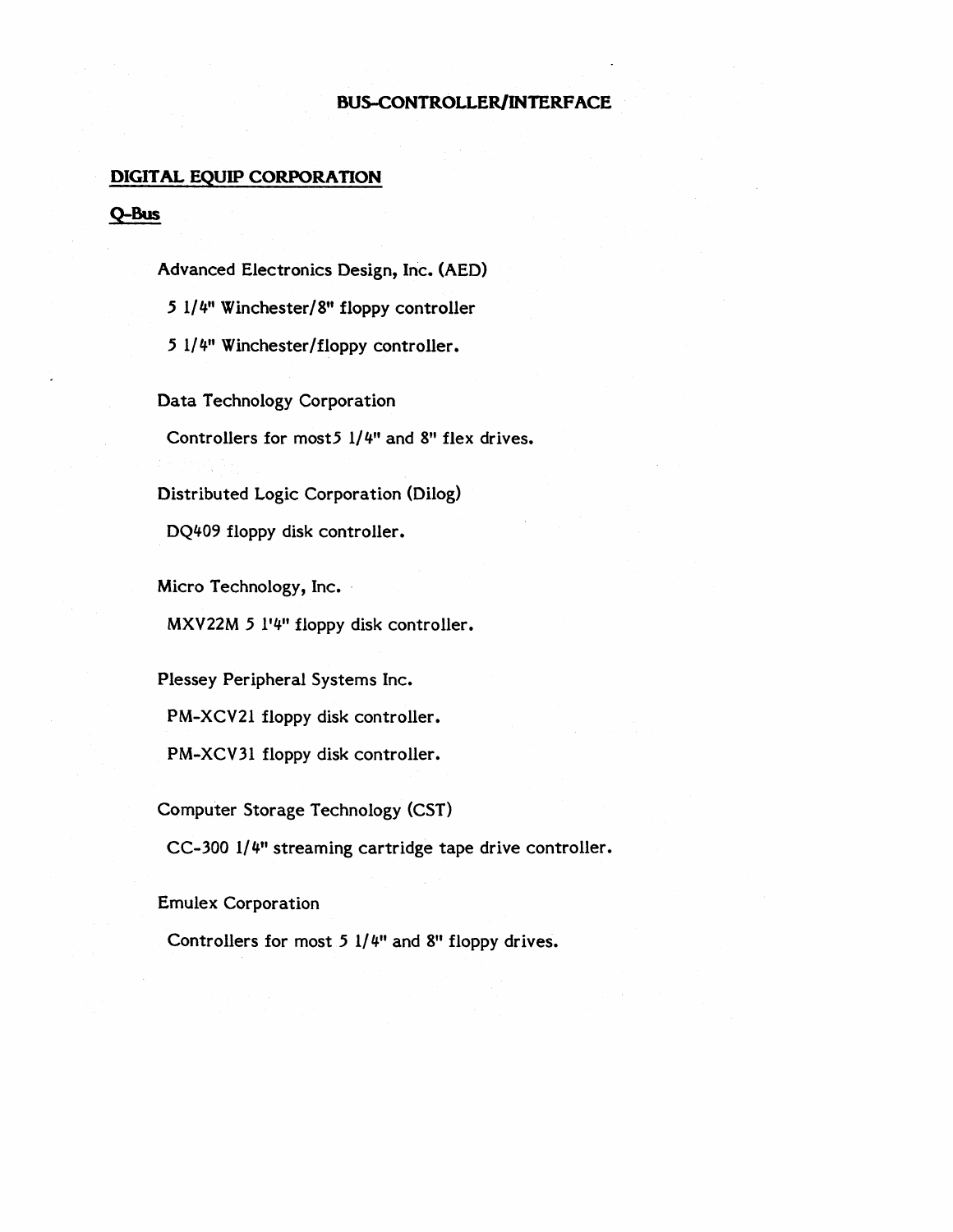#### **STD 8US (IEEE P961)**

Alpha Omega Computer Systems

ASY -8301 Std Z80 bus smart floppy disk controller.

Antona Corporation

ANC-7393 Std bus floppy disk controller card.

Axis Inc.

Floppy disk controller, #LSB-7810.

Colex America, Inc.

STD-FLP2 floppy disk interface for Std-280.

Computer Dynamics Inc.

FLP dual density floppy controller.

Micro-Link Corporation

STD-101 floppy disk controller.

#### **MOTOROLA**

### **VERSAbus**

Data Technology Corporation

Controllers for most 5 1/4" and 8" floppy drives.

Motorola Inc.

M68K VM20 floppy disk controller.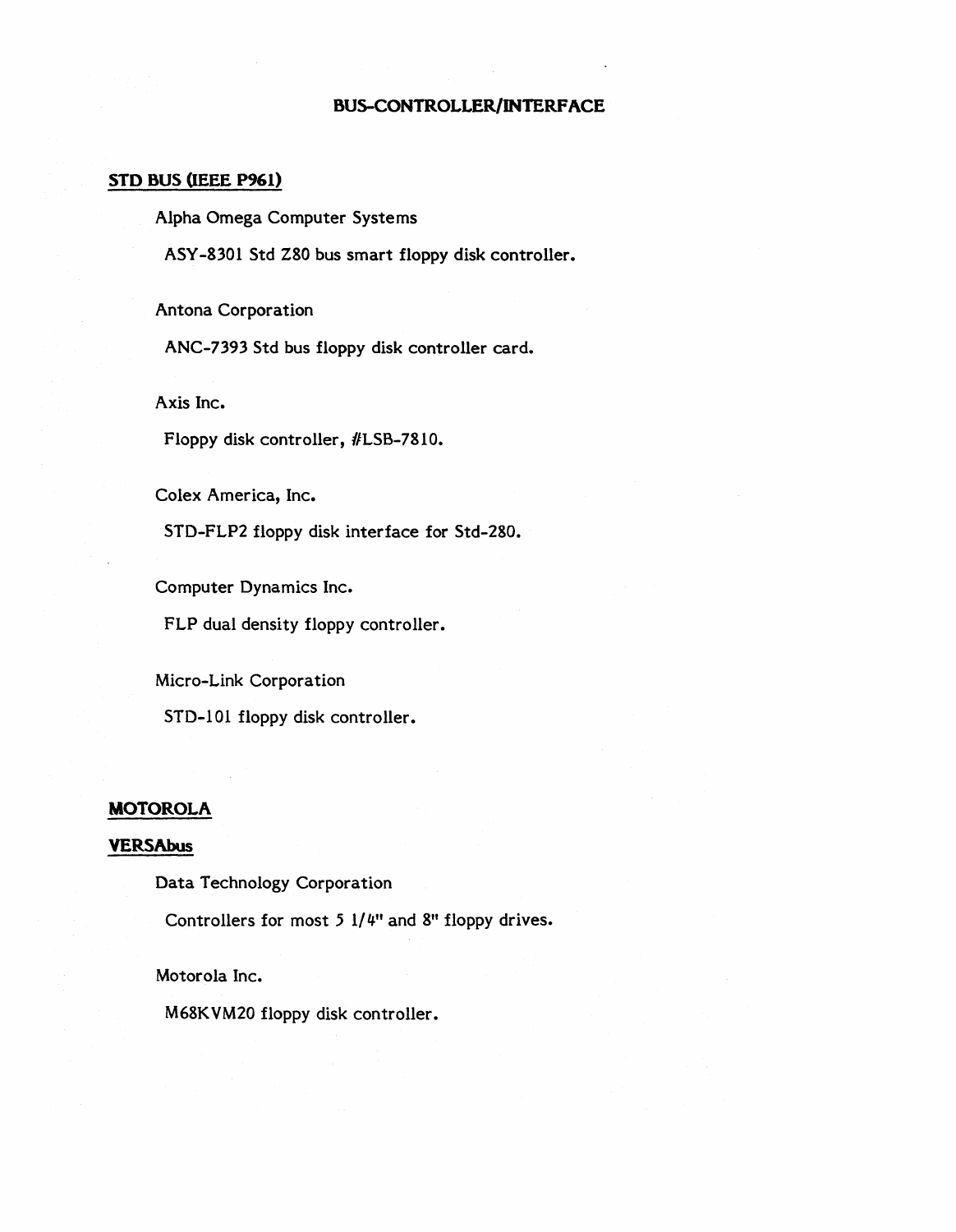#### **VMEbus**

# **QEEE PIOI4)**

Data-Sud Systems/U.S., Inc.

VM Eous floppy disk controller.

dy-4 Systems Inc.

DVME-716 intelligent 9-trk tape host adapter.

Sigen Corporation

DC-5 floppy disk/floppy tape controller.

# **OTHER**

Scientific Micro Systems (SCI)

Winchester, floppy, and tape controllers.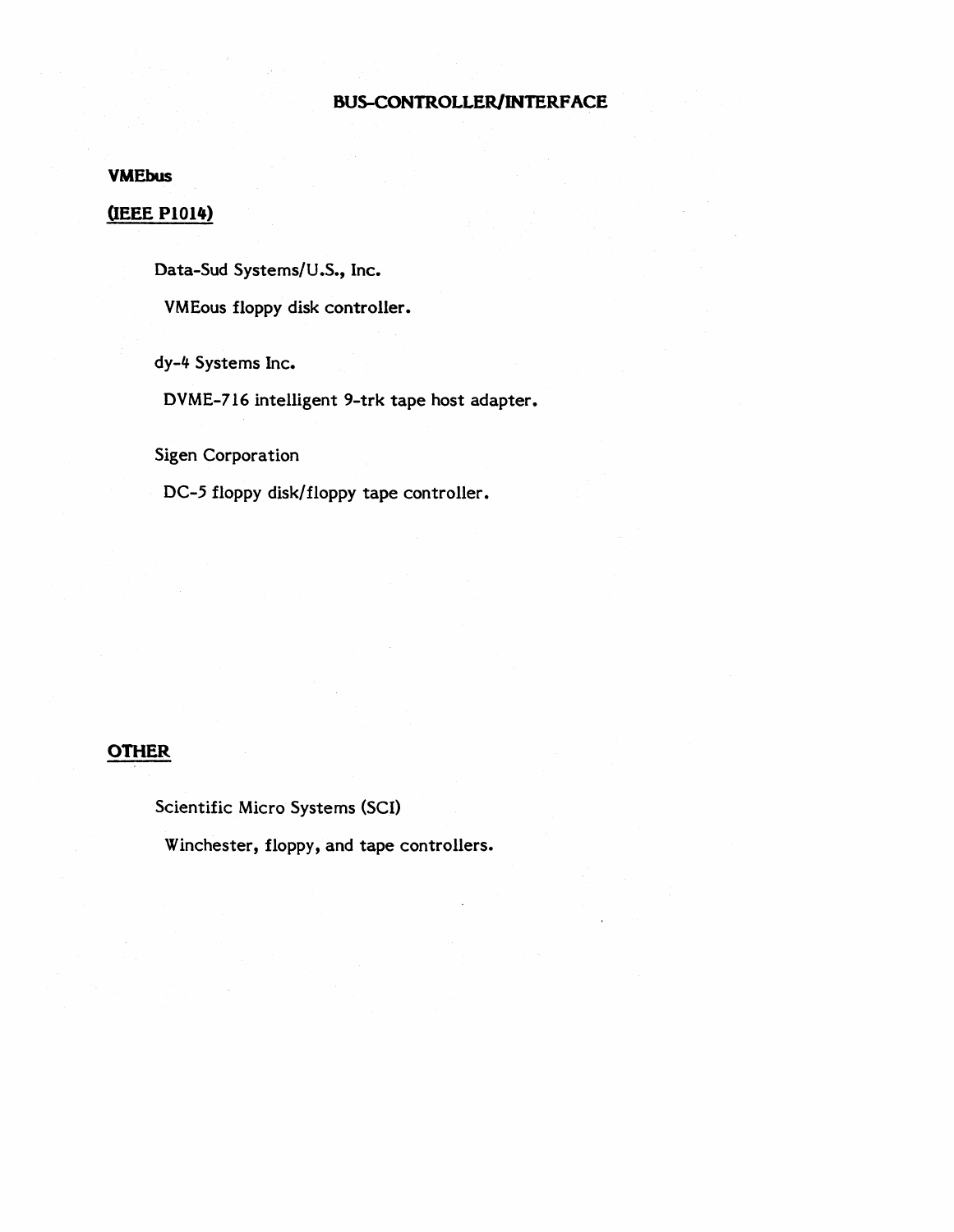# COMPETITIVE ANALYSIS

 $\cdot$ 

(Reference Chart)

 $\sim 10^7$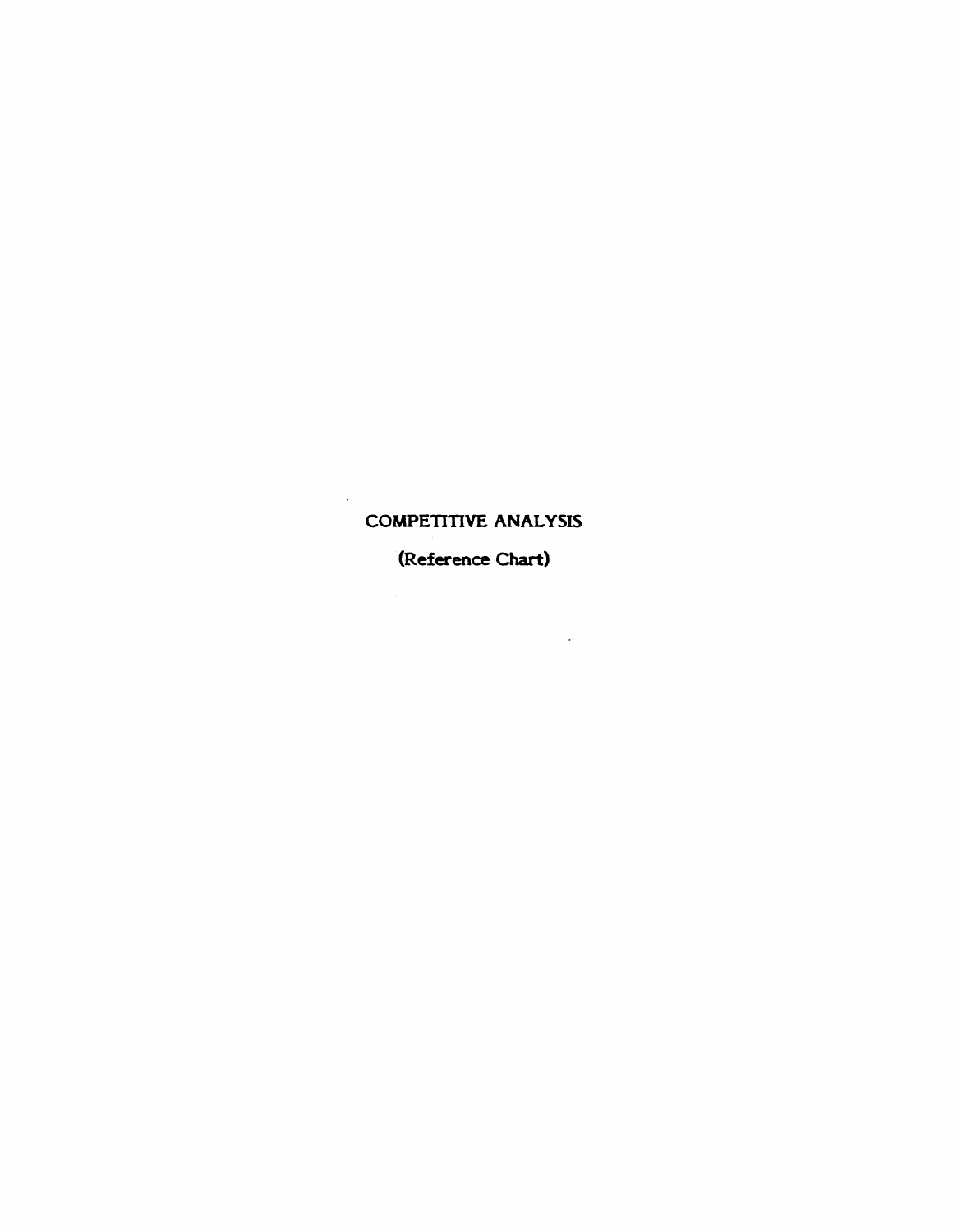| Company                                         | Model                   | Interface                                    | Size                          | (MB)      | Mode                            | Trks                 | <b>Notes, Features, Options</b>                                                                   |
|-------------------------------------------------|-------------------------|----------------------------------------------|-------------------------------|-----------|---------------------------------|----------------------|---------------------------------------------------------------------------------------------------|
| <b>Analog and Digital</b><br><b>Peripherals</b> | Model 1                 | <b>TTL Serial</b>                            | $2.5 \times 4 \times 6$       | . 158     | Start/Stop                      | 1                    |                                                                                                   |
|                                                 | Model 2                 | <b>TTL Serial</b>                            | 25x4x6                        | 0.5       | Start/Stop                      | 2                    |                                                                                                   |
|                                                 | <b>DC 300</b>           | <b>TTL Serial</b>                            | $8 \times 7 \times 8$         | 12        | Start/Stop                      | 4                    |                                                                                                   |
|                                                 | <b>Byte Bucket</b>      | <b>RS232C.</b><br>1EEE-488.<br>NCR           | $6 \times 4.5 \times 9$       | .5        | Start/Stop                      | 1                    |                                                                                                   |
|                                                 | Feedback 340            | <b>RS232C,</b><br><b>RS422</b>               |                               | 4         | Start/Stop                      | 4                    |                                                                                                   |
|                                                 | Feedback 344            | <b>RS232C</b><br><b>RS422</b>                | $8 \times 8$ 13               | 12        | Start/Stop                      | 4                    |                                                                                                   |
|                                                 | Mini DC1                | <b>RS232C.</b><br>8 Bits,<br><b>Parallet</b> | $6 \times 5.5 \times 7$       | .25       | Start/Stop                      | $\mathbf{z}$         |                                                                                                   |
| ويجعلان<br><b>Archive Corporation</b>           | <b>Scorpion 45 MB</b>   | QIC-02                                       | $1.625 \times 5.75 \times 8$  | 48.6      | <b>Streaming</b>                | 9                    | <b>Half-Height</b>                                                                                |
|                                                 | Scorpion 20 MB          | QIC-02                                       | $1.625 \times 5.75 \times 8$  | 21.6      | Streaming                       | 4                    | <b>Half-Height</b>                                                                                |
|                                                 | Sidewinder              | QIC-02                                       | $4.5 \times 8.55 \times 10$   | 21.6      | <b>Streaming</b>                | 4                    |                                                                                                   |
|                                                 | <b>Super Sidewinder</b> | QIC-02                                       | 4.5 x 8.55 x 10               | 48.6      | <b>Streaming</b>                | 9                    |                                                                                                   |
| Cipher Data Products, Inc. 525 FloppyTape       |                         | <b>SA 450/850</b>                            | 3.25 x 5.75 x 8               | 32        | Streaming                       | 6                    | <b>Emulates Floppy Disk</b><br>Performance                                                        |
|                                                 | Series 540              | QIC-02                                       | $3.25 \times 5.75 \times 8$   | 45/60     | Streaming                       | 9                    | QIC-24 Formst, Front<br>Loading, Optional 8"<br><b>Form Factor</b>                                |
|                                                 | Series 400              | QIC-02                                       | 4.5 x 8.55 x 14               | 20        | Streaming                       | $\blacktriangleleft$ | QIC-24 Format, Transparent<br><b>Error Detection, Correction</b>                                  |
| Columbia Data Products                          | 300C                    | <b>RS232C</b>                                | $5.2 \times 7 \times 14$      | 1.5, 2.25 |                                 | 4                    |                                                                                                   |
|                                                 | 300D                    | <b>RS232C</b>                                | 5.2 x 7 x 14                  | 2.57, 3.8 | Start/Stop                      | 4                    |                                                                                                   |
| <b>Control Data Corporation</b>                 | <b>CDC 92190</b>        | <b>RS232C</b>                                | $4.6 \times 8.5 \times 14.06$ | 50        | Streaming                       | 11                   | Integrated Formatter                                                                              |
|                                                 | CDC 92192               | <b>Serial Data</b>                           | 4.6 x 8.5 x 14.06             | 70        | <b>Streaming</b>                | 11                   | Integrated Formatter                                                                              |
|                                                 |                         |                                              |                               |           |                                 |                      |                                                                                                   |
| Data Electronics, Inc.                          | Streaker                | SCI, SASI                                    | $4.5 \times 8.5 \times 6.4$   | 26.6      | Streaming                       | 4                    |                                                                                                   |
|                                                 | Mini-QIC<br>Stream III  | QIC-02                                       | $1.62 \times 5.75 \times 8$   | 60        | Streaming                       | 4-9                  | Half Height Tape Drive                                                                            |
| Digi-Data Corporation                           | 6400                    | Funnel                                       | $3.25 \times 6.9 \times 5.75$ | 21        | Start/Stop<br><b>Streaming</b>  | 4                    | Serpentine or Standard<br><b>Head Configurations</b>                                              |
|                                                 | 8300                    | Funnel                                       | $3.25 \times 6.9 \times 5.75$ | 30        | <b>Start/Stop</b><br>ວນາະສຸກເກ໘ | 4                    | Serpentine or Standard<br><b>Head Configurations</b>                                              |
| <b>Electronic Processors</b>                    | STR-812                 | <b>RS422</b>                                 | $4 \times 7 \times 12$        | 3.4       | Start/Stop                      | 4                    |                                                                                                   |
|                                                 | STR-Stream              | ST506,<br><b>SA1000</b>                      | 4.15 x 7 x 13.25              | 130       | <b>ESDI</b>                     | 20                   |                                                                                                   |
| Feedback Data LTD                               | 330                     | <b>TTL Serial</b><br><b>CMOS Serial</b>      | $5.9 \times 7.7 \times 6.4$   | 4.31      | Start/Stop                      | 4                    |                                                                                                   |
|                                                 | 334                     | <b>RS232C</b>                                | $5.9 \times 7.7 \times 6.4$   | 17.25     | Start/Stop                      | 4                    |                                                                                                   |
|                                                 | 351                     | <b>RS232C</b>                                | $7 \times 8.6 \times 17.8$    | 4.31      | Start/Stop                      | 4                    | Dual-Drive Version Available<br><b>Rackmount or Free Standing</b>                                 |
|                                                 | 340                     | <b>RS232C</b>                                | $7 \times 8.6 \times 17.8$    | 4.31      | Start/Stop                      | 4                    | <b>Local Control or Command</b><br>Protocol, DC Power Options                                     |
|                                                 | 344                     | <b>RS232C</b>                                | $7 \times 8.6 \times 17.8$    | 17.25     | Start/Stop                      | $\blacktriangleleft$ | <b>Local Control or Command</b><br>Protocol, DC Power Options                                     |
| Kennedy Company                                 | 6455                    | Pico Bus<br>Pertec .5in<br><b>Tape</b>       | $45 \times 85 \times 14$      | 23        | Start/Stop                      | $\blacktriangleleft$ | <b>Emulates Sin Tape Drives</b><br>without Software changes<br>to system; Optional Front<br>Panel |
|                                                 | 6470                    | Pico Bus<br>Std Sin Tape                     | 45 x 85 x 14                  | 57.6      | Start/Stop                      | 10                   | Emulates Sin Tape Drives,<br>Reads 4 track Tapes,<br><b>Optional Front Panel</b>                  |